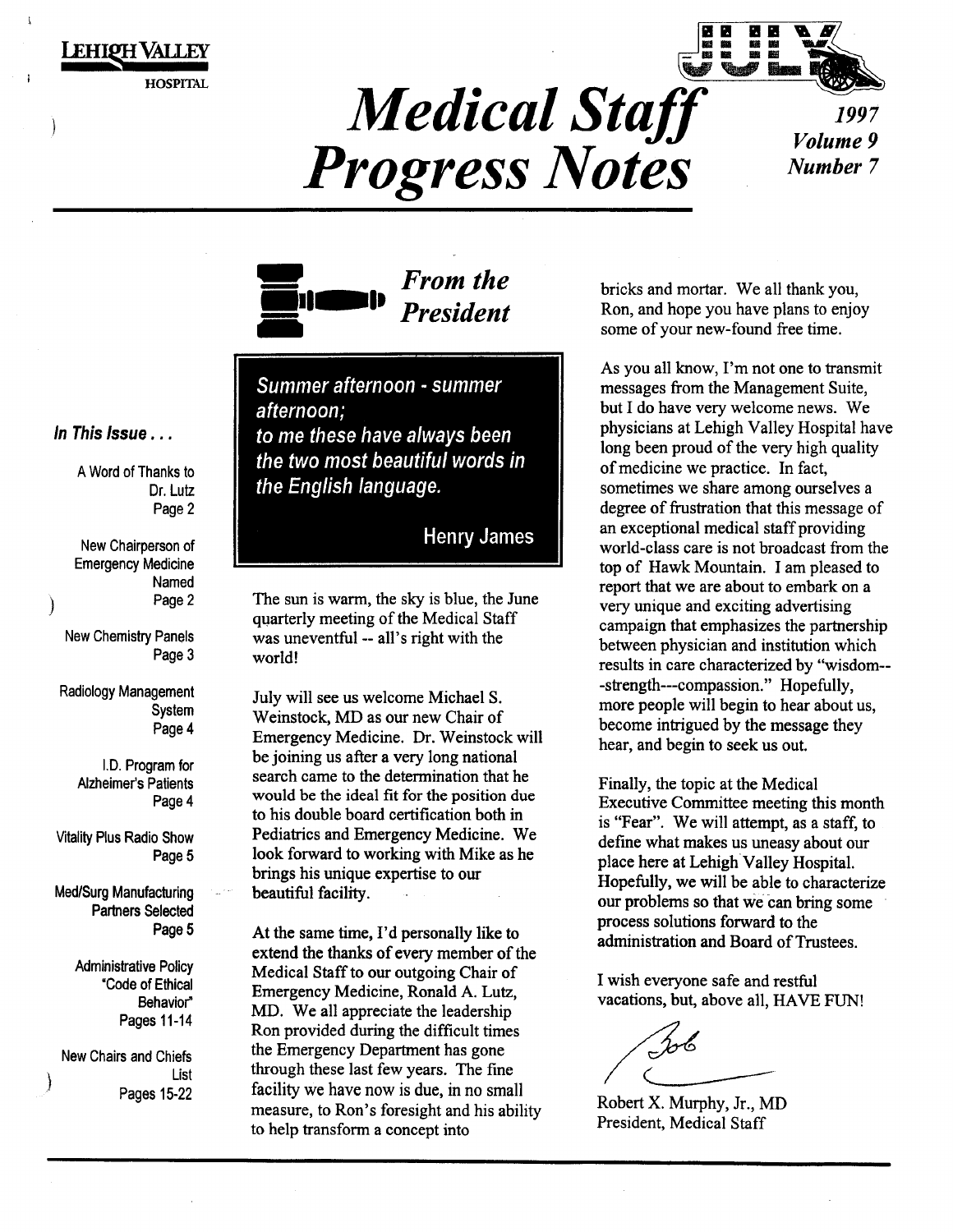## *A Word of Thanks to Dr. Lutz*

On July 15, after serving more than 18 years in the capacity of Chairperson of the Department of Emergency Medicine, Ronald A. Lutz, MD, will step down from his position.

As Chairperson, Dr. Lutz has served his colleagues on the Medical Staff and the community of the Lehigh Valley with uncompromising enthusiasm, commitment, dedication, and tireless energy.

During his tenure, Dr. Lutz was involved in the early planning of the MedEvac program; he oversaw the merging of the two Emergency Departments, and he was involved in the development and planning of

ExpressCare at Cedar Crest & I-78. L. addition, he was instrumental in the development of the Emergency Medicine Residency Program of the Lehigh Valley. Most recently, he was involved in planning for the newly renovated Emergency Department at Cedar Crest & 1-78, and was a member of the Search Committee to find his successor.

As he steps down as Chairperson, Dr. Lutz will continue to remain active as a member of the Department of Emergency Medicine.

Dr. Lutz -- Best wishes and a huge "Thank You" from the Medical Staff for a tremendous job!

## *New Chairperson of Emergency Medicine Named*

Michael S. Weinstock, MD, who has been active in the development of emergency medicine in the United States and internationally, has been named Chairperson of the Department of Emergency Medicine at Lehigh Valley Hospital. He will assume the position on July 15.

Dr. Weinstock comes to us from Memorial Hospital in Pawtucket, R.I., which is affiliated with Brown University, where he served as Chairman and Physician-in-Chief in the Department of Emergency and Ambulatory Medicine. His prior experience includes leadership positions at North Shore University Hospital in Manhasset, N.Y., and at St. Vincent's Medical Center in Bridgeport, Conn.

A nationally recognized figure in Emergency Medicine, Dr. Weinstock received his medical degree at The Chicago Medical School, Chicago, Ill.,

and a Bachelor of Science degree at The American University, Washington, D.C. He held a fellowship in Allergy/ Immunology at Walter Reed Army Medical Center, Washington, D.C., a Pediatrics residency at The Long Island Jewish Medical Center, New Hyde Park, N.Y., and an internship at the University of Maryland Hospital, Baltimore, Md.

Dr. Weinstock is board certified in both Pediatrics and Emergency Medicine. He serves on the Board of Directors of the American College of Emergency Physicians, and is a fellow of the American Academy of Pediatrics, a member of the Society for Academic Emergency Medicine, a founding member of the Society for Pediatric Emergency Medicine, a member of the Immunization Education Action Committee, and a member of the American College of Physician Executives.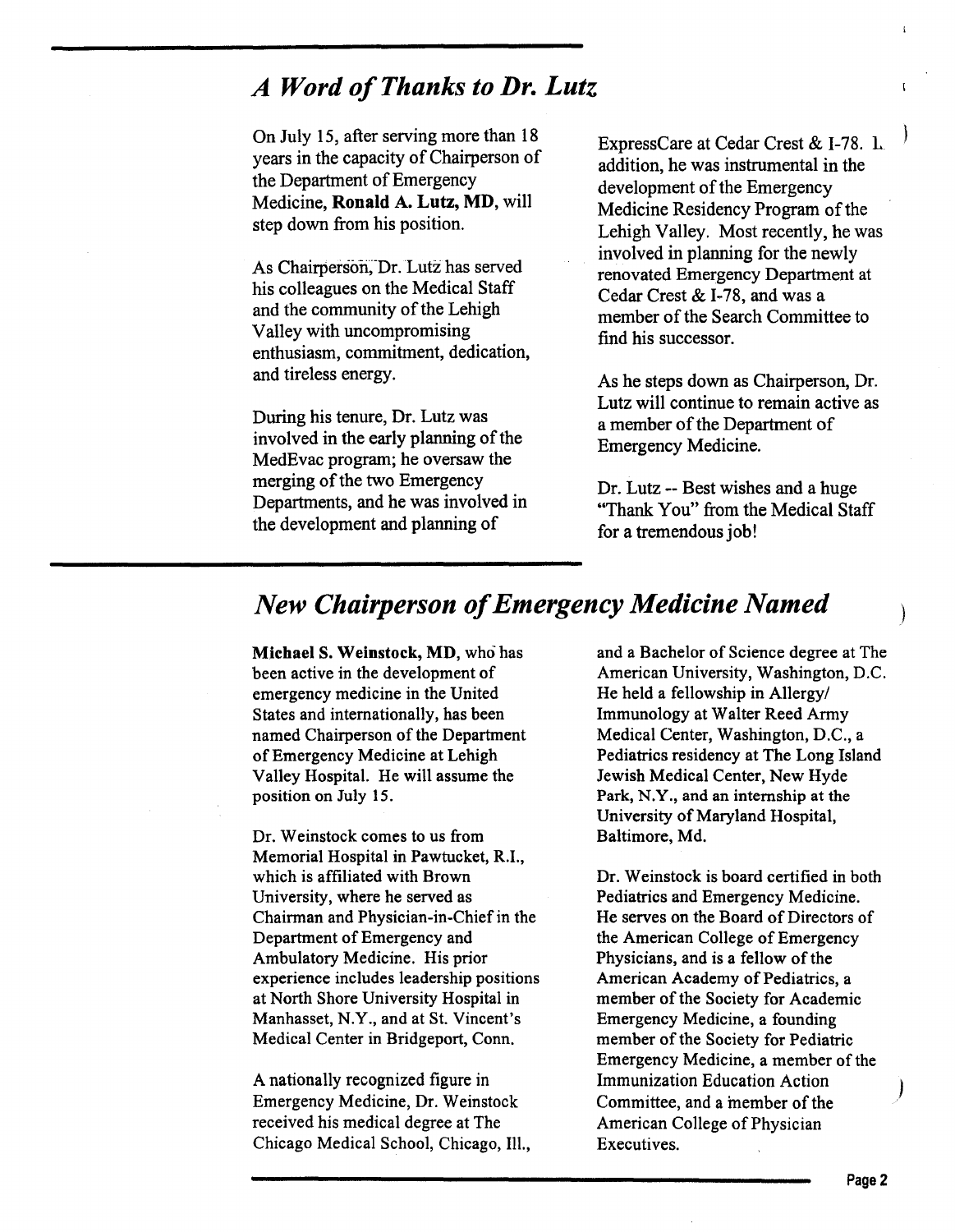## *New Chemistry Panels*

)

)

)

Recently, the Health Care Financing Administration (HCFA), with the approval of the American Medical Association (AMA), has released four new chemistry panels. HCFA has strongly encouraged laboratories to begin using the new panels as soon as possible.

Therefore, effective July 1, 1997, Health Network Laboratories will begin using the chemistry panels listed below. Tests previously contained in the chemistry panels may be ordered individually if, in your medical judgment, they are necessary for the treatment or diagnosis of your patient.

Please order only those tests necessary and appropriate for the diagnosis and treatment of your patient. Profiles will be billed to the payer using CPT codes assigned to each profile. Additional tests will be billed separately.

With the implementation of the new chemistry panels, the Inpatient Chem 13, Outpatient Chern 12, and the Chern 6 panels will no longer be orderable. A listing of the discontinued panels has been included for comparison purposes.

Health Network Laboratories will continue to work with the Medical Staff and clients to ensure a smooth transition of the change. If you have any questions, please feel free to call David G. Beckwith, PhD, Vice President, Network Laboratory Services, and Clinical Director, Health Network Laboratories, at 402-8150; John J. Shane, MD, Chairperson, Department of Pathology, at 402-8141; Jan Gushen, Manager, Lab-Client Services, at 402-4436; or Lisa Anthony, Coordinator, Lab-Client Services, at 402-5658.

#### New Chemistry Panels Effective July 1, 1997

| Comprehensive<br>Menivolfe Ronel           | <b>Basic Metabolics</b><br>ww.a            | <b>Sile of Autority</b><br><b>E AMMOR</b> | <b>Myan Altrefor</b><br>720.CH                |
|--------------------------------------------|--------------------------------------------|-------------------------------------------|-----------------------------------------------|
| $^{(0,0,0,0)}$                             | <b>ETRMPIE EN</b>                          |                                           | <b>TANA</b>                                   |
| Glucose<br><b>BUN</b><br><b>Creatinine</b> | <b>Glucose</b><br>BUN<br><b>Creatinine</b> |                                           |                                               |
| <b>Sodium</b><br>Potassium                 | <b>Sodium</b><br>Potassium                 | Sodium<br>Potassium                       |                                               |
| <b>Chloride</b><br><b>Total Calcium</b>    | <b>Chloride</b><br>CO,                     | <b>Chloride</b><br>CO,                    |                                               |
| <b>Total Protein</b><br>Albumin            |                                            |                                           | <u>mental</u><br><b>Albumin</b>               |
| <b>T-Billfubin</b>                         |                                            |                                           | <b>T-Bilirubin</b><br><b>Direct Bilirubin</b> |
| <b>Alkaline Phosphatase</b><br>AST         |                                            |                                           | <b>Alkaline Phosphatase</b><br>AST            |
| <b>AGAP (CALC)</b>                         | <b>AGAP (CALC)</b>                         | <b>AGAP (CALC)</b>                        | AGB                                           |

#### **Discontinued Chemistry Profiles**

| <b>Compating</b><br>Chert 12, Voille                                  | <b>Anggreat</b><br><b>Charlotte Balling</b>                                                                                                                    | <b>Chemistry 6</b>                                 |
|-----------------------------------------------------------------------|----------------------------------------------------------------------------------------------------------------------------------------------------------------|----------------------------------------------------|
| <b>Glucose</b><br>Creatinine <b>Communication</b><br>Potassium        | Glucose<br><b>Creatinine</b><br>Potassium                                                                                                                      | <b>Glucose</b><br><b>Creatinine Creatinine</b>     |
| anka sa shikarin                                                      | <b>Chloride</b><br>$CO2$ . The set of $\{1,2,3,4\}$                                                                                                            | Chloride<br><b>COASTERN COMMENTARY COASTERNIES</b> |
| <b>Total Calcium</b><br><b>Total Protein Manual</b><br><b>Albumin</b> | <b>Total Calcium</b><br><b>Total Protein and Additional Protein and Additional Protein and Additional Protein and Additional Protein and</b><br><b>Albumin</b> |                                                    |
| <b>Uric Acid</b>                                                      | T-Bilirubin and the first of T-Bilirubin and the second second<br><b>Uric Acid</b><br>1.15% STATES TO STATE STATES                                             |                                                    |
| <b>Triglycerides</b><br><b>Cholesterol</b><br><b>ALT</b>              | ${\bf ALT}$ is the set of $\mathbb{R}^n$                                                                                                                       |                                                    |
| <b>GGTP</b>                                                           | <b>GGTP</b><br><b>AGAP (CALC)</b>                                                                                                                              | <b>AGAP (CALC)</b>                                 |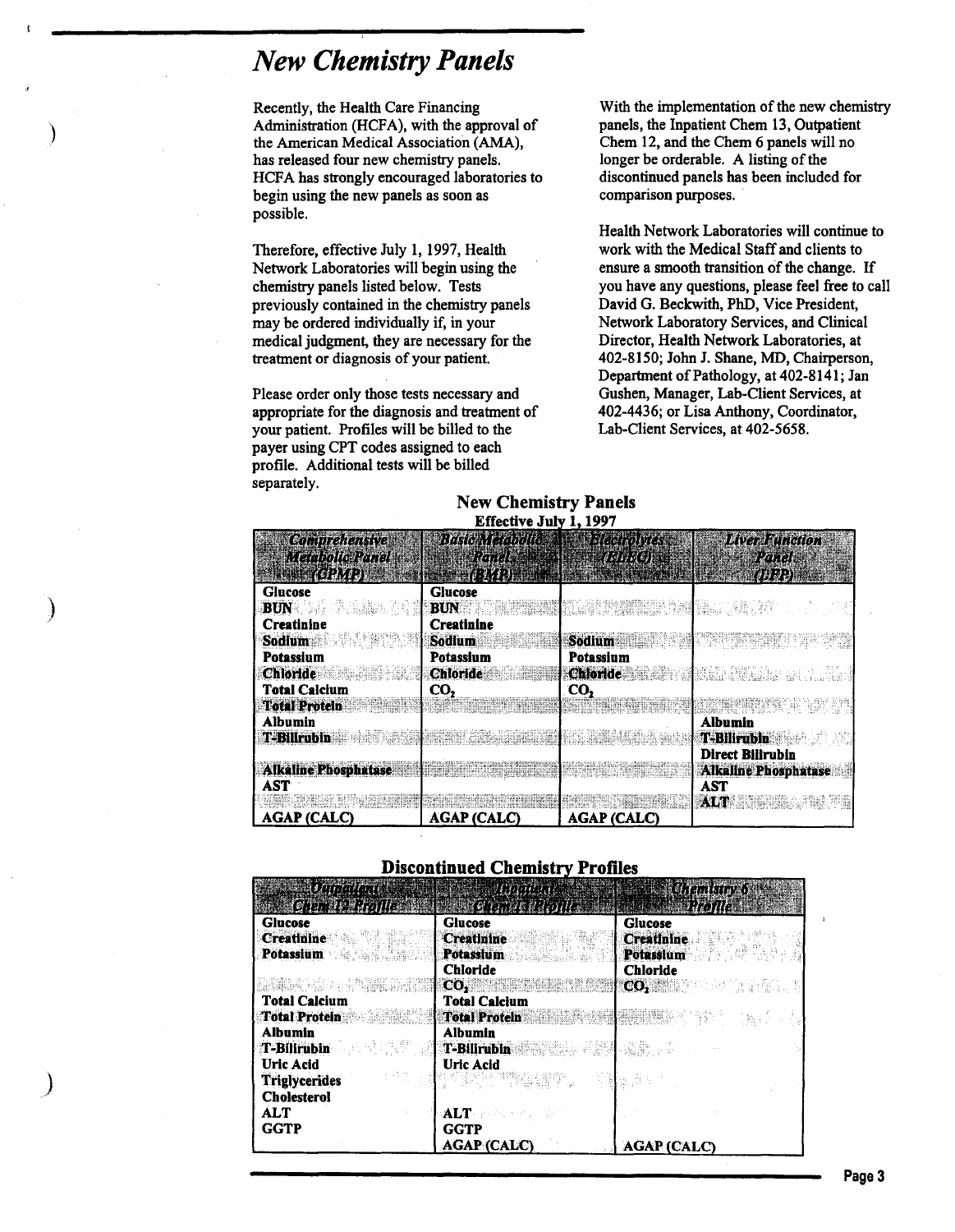## *Get the "Fax" for the RMS*

The implementation of a Radiology Management System (RMS) is scheduled for August 26, 1997. The RMS will significantly reduce the turnaround time for the delivery of imaging reports from the Lehigh Valley Hospital as well as Lehigh Magnetic Imaging Center and Lehigh Valley Diagnostic Imaging.

An automatic fax capability is one of the key features of the RMS that will expedite delivery of imaging reports. Medical offices have the opportunity for imaging reports to be sent directly to their fax machines immediately after a report is verified by the radiologist. The faxed report serves as the final and legal document for the patient's record. Offices which have printers connected to the hospital's fiber optic network can have reports routed to the network printer.

The benefits of the automatic fax feature include: the majority of ) imaging reports received in less than 24 hours, fewer phone calls placed to request report results, and improved treatment planning and patient satisfaction.

A survey was sent to all medical offices on June 20 to confirm faxing preferences. If you haven't yet returned your survey for your practice, please complete it and return by July 7. Adhering to this time frame will ensure that your practice's fax preference is set prior to the RMS implementation data.

If you have any questions regarding the survey, or if you did not receive one, please contact Valerie Hunsicker, Operations Coordinator, at 402-0393.

## *L VHHN and Community Partners Launch Identification Program for Alzheimer's Disease Patients*

Nearly four million people suffer from Alzheimer's disease or other memory impairments in the United States. About 10,000 of them are here in the Lehigh Valley. Many afflicted with the disease become lost and cannot remember who they are or where they live. They are often anxious and frightened and unable to communicate their needs.

Concern about the safety of people suffering from memory impairment has prompted Lehigh Valley Hospital and Health Network, in conjunction with ManorCare Health Services, Parke-Davis Pharmaceuticals, and the Allentown Police Department, to 'develop an identification and location program. The program, called "Passport to Safety," is the first of its kind in the region and was launched on May 12.

The goal of "Passport to Safety" is to locate lost Alzheimer's patients quickly should they wander from their home or care facility. "Many times caretakers don't have recent photos of their loved one, which makes it very difficult for the police to locate the Alzheimer's patient," said Lisa Lacko, RN, geriatric clinical nurse specialist. With "Passport to Safety," caretakers are given a booklet in which to keep up-to-date photos and accurate health and personal information. A copy is then filed with the Allentown Police Department.

For more information about the program, call (610) 402-CARE.

 $\big)$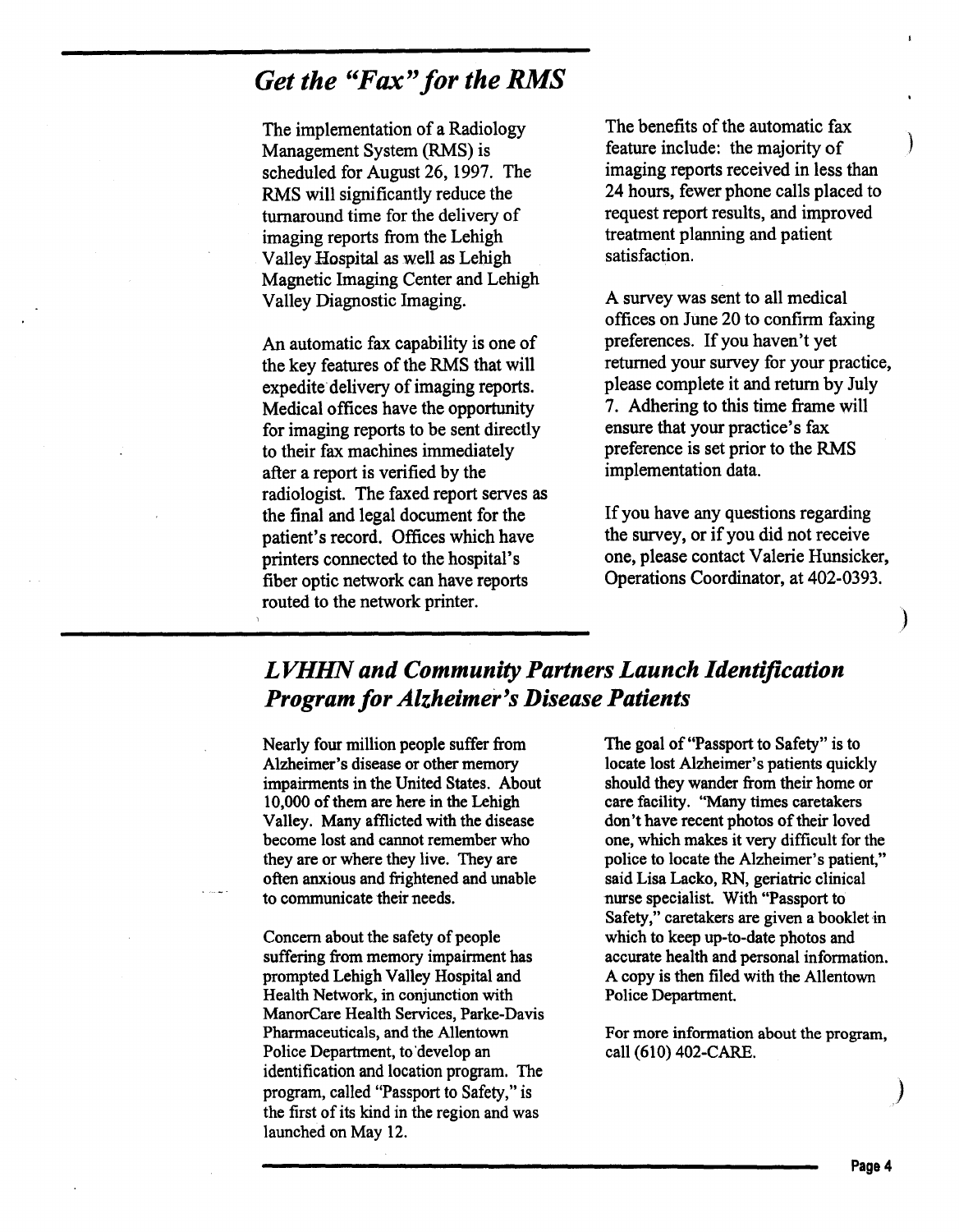## *Tune In To Vitality Plus Radio Show*

"Livin it Up," a new hour-long radio program for Lehigh Valley residents age 50 and over, premiered May 17 on WKAP-AM 1470. Sponsored by Vitality Plus, the show will run on Saturdays at 9 a.m. and again Mondays, on WAEB-AM 790, between 7 and 10 p.m., depending on other programming. Vitality Plus is an affordable membership program for people 50 and over offered exclusively through the affiliated physicians of Lehigh Valley Hospital and Muhlenberg Hospital Center.

)

)

 $\big)$ 

Hosted by long-time Philadelphia radio personality Harvey, "Livin it

Up" is a variety program. The show was designed to be educational, fastpaced and entertaining, and is the first program regionally geared for the older portion of the population. Discussion topics will include social issues, health tips, nostalgia and local events blended with Big Band music and excerpts from old-time radio. Francis A. Salerno, MD, Chief, Division of Geriatrics, and Gregory Salem, Manager, Center for Health Promotion and Disease Prevention, will appear regularly to offer timely advice on health and fitness.

## *Lehigh Valley Hospital Selects Common Med/Surg Manufacturing Partners*

Seven is usually a lucky number in games of chance. However, for Stuart Paxton, Vice President, luck will play little or no role in how Lehigh Valley Hospital (LVH) will maintain quality and reduce supply expenses through partnerships with LVH's seven "Manufacturing Partners." These nationally recognized suppliers of common medical/surgical goods will be key players with Owens & Minor, LVH's partner for supply distribution, in LVH's quest to acquire clinically acceptable supplies at significant cost savings through Procurement Focus 1998.

The selected Manufacturing Partners include: C.R. Bard, Becton-Dickinson, B. Braun Medical, Kendall Healthcare, Kimberly-Clark, Mallinckrodt Medical, and McGaw.

These suppliers were chosen from a field of 15 firms that responded to an invitation from Paxton's Procurement Focus 1998 team, which includes clinical

representation, to submit proposals to qualify for partnership status. Prospectively, the suppliers will work with physician and clinical leaders and members of the supplier services staff in addressing product requirements as an extension of providing care.

"We chose them after evaluating each against several criteria which included quality products at competitive prices, their capabilities and resources for · working in concert with the clinical community and their commitment to streamlining business processes through automation and distribution partnerships," said Mr. Paxton.

Initial savings ofnearly \$1 million annually are expected to come largely from price concessions on conversions of clinically acceptable products. Clinicians will be asked to participate in the conversion process to assure that the conversions are acceptable.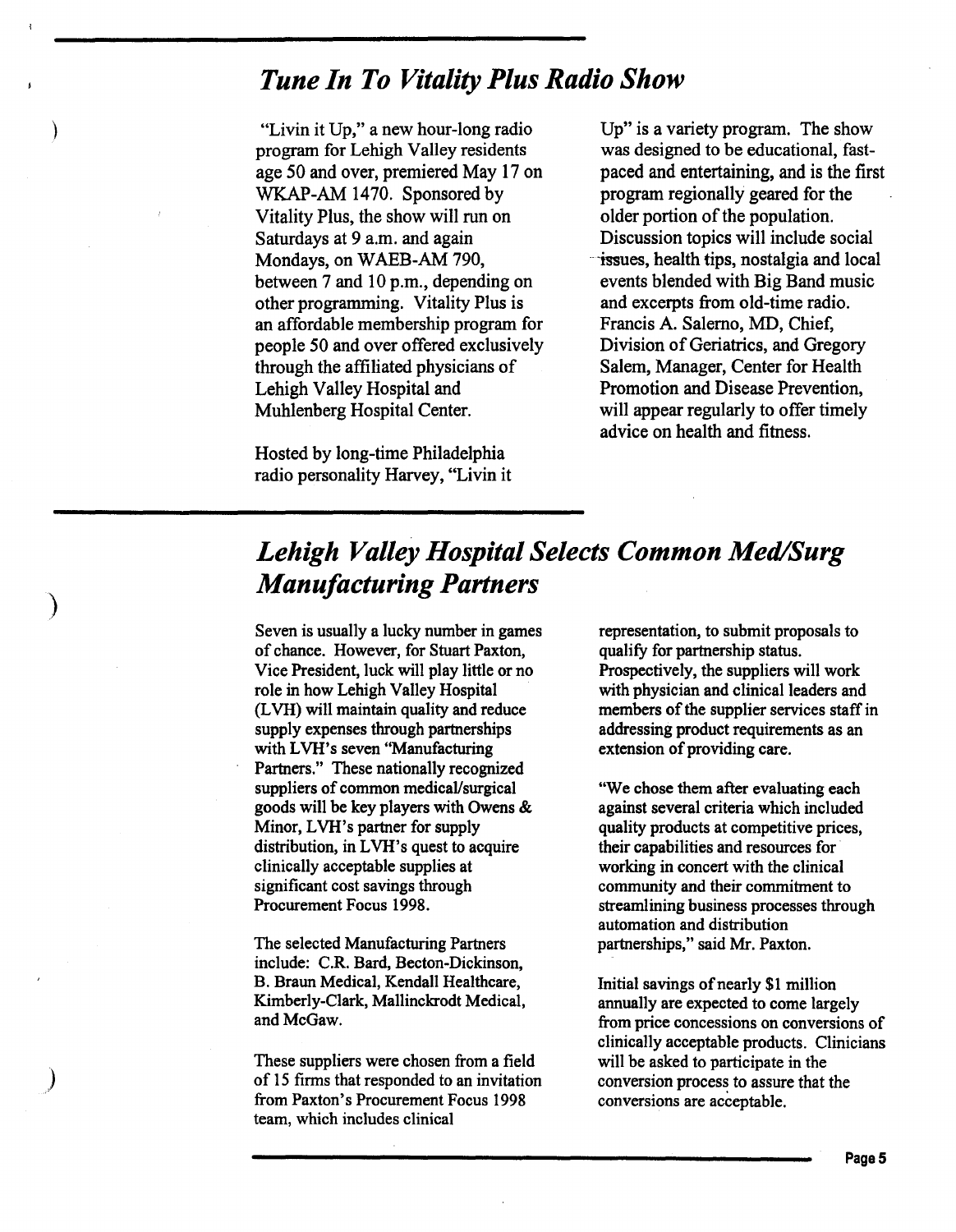## *News from the Library*

### OVID Training

To schedule a one-on-one OVID (MEDLINE) training session, please call Barbara Iobst in the Health Sciences Library at 402-8408.

#### Library Service

The Library has a service you may find valuable. If you are located at one campus and the book or bound journal you wish to borrow is in the library at the other campus, we can help. For your convenience, the Library staff will coordinate the timely transport of the desired material too the appropriate site. For more information, talk to any member of the Library staff at 402-8410.

#### New Additions

New additions to the Cedar Crest & I-78 Health Sciences Library include:

#### Cardiovascular and Vascular Disease of the Aorta

Author: Lars Svensson, et al. Call No. WG 410 S968c 1997

The ICU Handbook of Facts, Formulas, and Laboratory Values Author: Joseph Varon, et al. Call No. WB 39 V323i 1996

Clinical Virology Author: Douglas Richman, et al. Call No. WC 500 C6391997

Competitive Managed Care: The Emerging Health Care System Author: John Wilkerson, et al. Call No. W 130 AAl C68 1997

#### Studying a Study and Testing a Test: How to Read the Health Sciences Literature, 3rd edition ) Author: Richard Riegelman, et al. Call No. WA 950 R554s 1996

New additions to the Health Sciences Library at 17th & Chew include:

## Vaginal Surgery, 4th edition

Author: David Nichols, et al. Call No. WP 250 N617v 1996

#### Laser Applications in Oral and Maxillofacial Surgery

Author: Guy Catone, et al. Call No. WU 600 L343 1996

#### Handbook of Medical Psychiatry

Author: David Moore, et al. Call No. WM 34 M821h 1996

#### Neonatal-Perinatal Medicine: Diseases of the Fetus and Infant, 6tb edition *)*

Author: Avroy Fanaroff, et al. Call No. WS 420 N438 1997 (Reference Section)

#### Essentials of Dental Radiography and Radiology, 2nd edition Author: Eric Whaites Call No. WN 230 W551e 1996

#### REMINDER

As stated in the Medical Staff Bylaws, under Part II - Medical Staff Rules and Regulations, E. Records, #11, "... Orders which are illegible or improperly written will not be carried out until rewritten or understood by the nurse. Any practitioner with non-legible handwriting will be required to print or stamp his or her full name under his or her signature."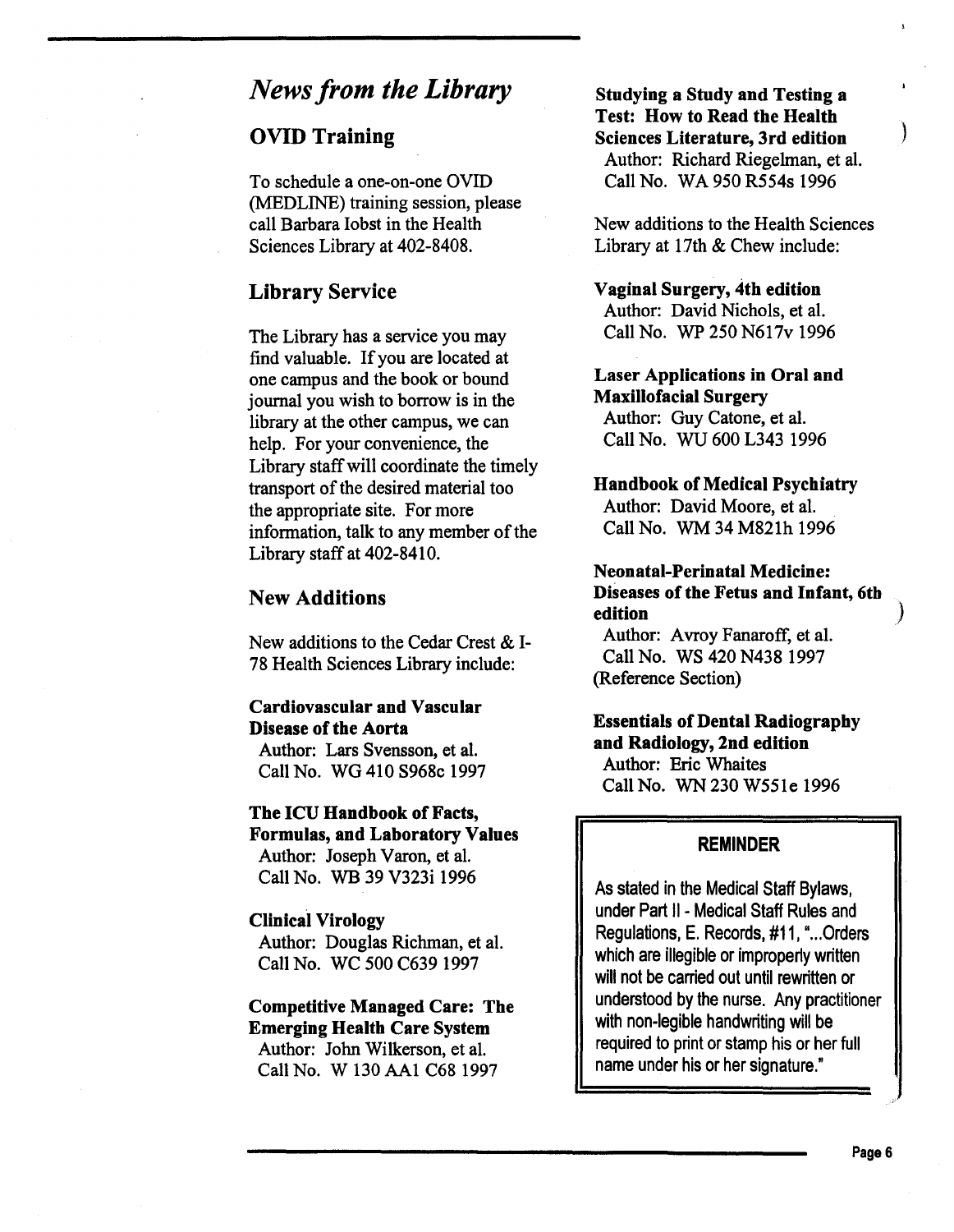## *Congratulations!*

At this year's Graduate Medical Education Graduation Celebration held on June 13, the following individuals were honored as Teachers of the Year:

- Ann K. Astolfi, DMD, Clinical Teacher of the Year in Dentistry
- Edward E. Geosits, DO, Clinical Teacher of the Year in Obstetrics and Gynecology
- William F. lobst, MD, Clinical Teacher of the Year in Medicine
- lndru T. Khubchandani, MD, Clinical Teacher of the Year in Colon and Rectal Surgery
- James L. McCullough, MD, Clinical Teacher of the Year in Surgery

)

 $\mathcal{Y}$ 

John E. Castaldo, MD, Division of Neurology, was presented with the Allegheny University of the Health Sciences MCP Hahnemann School of Medicine Dean's Special Award for Excellence in Clinical Teaching at a luncheon celebration in his honor. The award was presented by Dean Barbara Atkinson, MD.

Thomas D. Meade, MD, Division of Orthopedic Surgery, and Charles C. Norelli, MD, Division of Physical Medicine/Rehabilitation, returned from the Masters Swimming Finals, held in Seattle, Wash., as National Champions in the 200 meter freestyle relay. Additionally, Dr. Norelli won the 100 meter butterfly competition, and Dr. Meade set three personal bests in the freestyle and butterfly events.

#### Dolores M. Kristofits, PhD,

psychologist, has been awarded status as a Diplomate of the American Board ofPsychological Specialities. In addition, she was also awarded Diplomate status in Forensic Medicine, Forensic Examination, and Clinical Forensic Psychology. Dr. Kristofits has recently been approved as an instructor in the Department of Psychology at her alma mater -- Penn State University.

Carolyn S. Scott, MD, Division of Primary Obstetrics and Gynecology, passed the examination for board certification and is now a Diplomate of the American Board of Obstetrics and Gynecology.

#### Medical Executive Committee News

Congratulations are extended to Karen A. Bretz, MD, Thomas D. DiBenedetto, MD, Richard L. London, MD, and Harvey B. Passman, DO, who were recently elected to serve three-year terms as members-atlarge of the Medical Executive Committee.

A speciai"Thank You" to Richard C. Boorse, MD, Paul Guillard, MD, James W. Jaffe, MD, and Jay H. Kaufman, MD, for their dedication and service to the Medical Staff as members of the Medical Executive Committee.

#### Medical Staff Trivia

Of the 817 members of the Medical Staff, 432 were born in Pennsylvania. Of those, 85 were born in Allentown.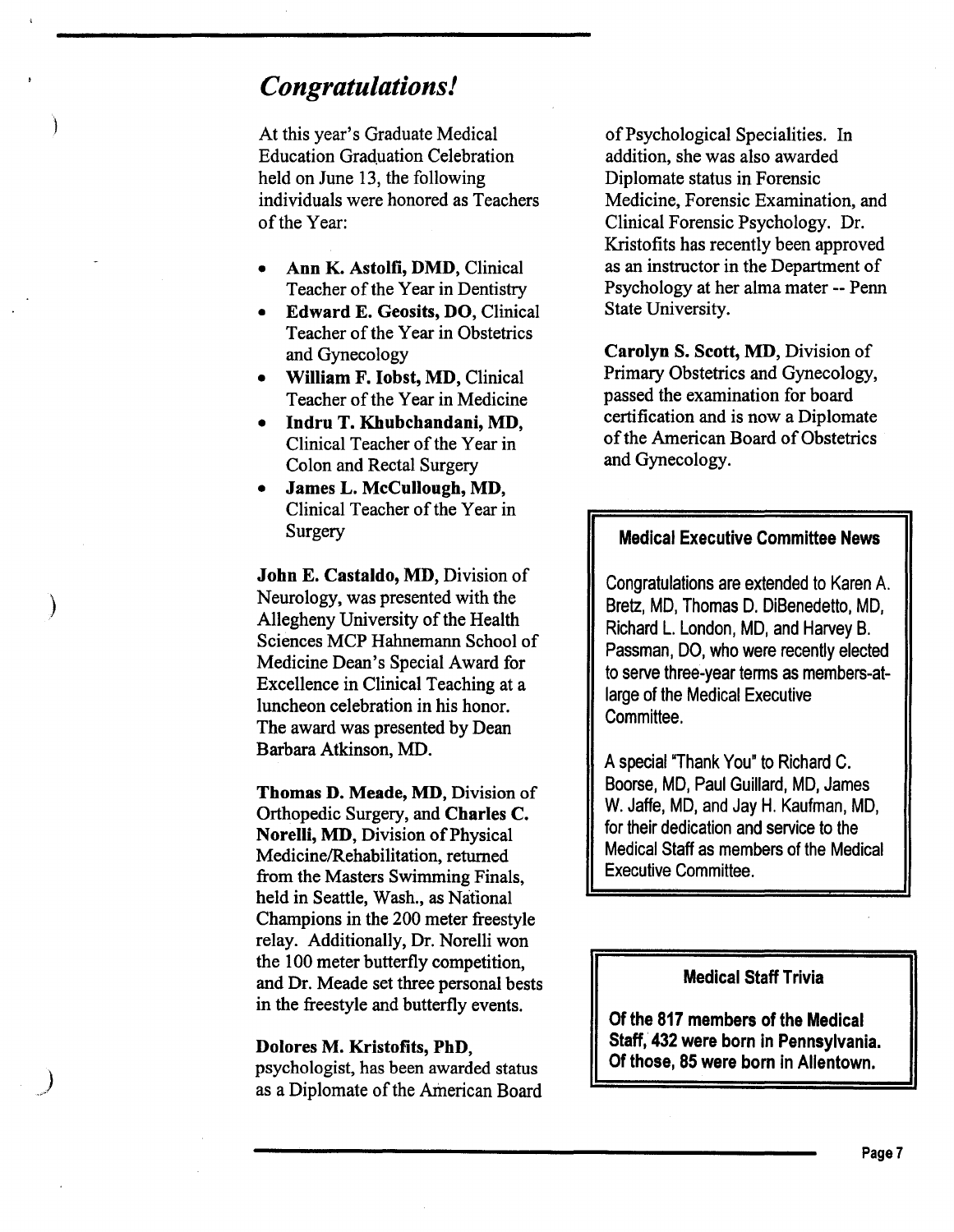## *Papers, Publications and Presentations*

Mark A. Gittleman, MD, Division of General Surgery, was one of three surgeons recently invited to the meeting of the American College of Surgeons CPT -RUC Committee in Chicago, Ill., in March to discuss CPT coding for stereotactic and ultrasound guided breast interventional procedures. As a result of that meeting, the American College of Surgeons is working closely with HCFA and the AMA to implement policy changes for CPT coding in this area.

In addition, Dr. Gittleman was an invited faculty member for the American College of Surgeons course on Image Guided Breast Biopsies which was held June 27 and 28 in Chicago, Ill. Dr. Gittleman lectured on "Facility Design, Personnel, Equipment and Economic Factors." He was also a preceptor for the "hands-on" stereotactic course given at the meeting.

#### Houshang G. Hamadani, MD,

Department of Psychiatry, was a. faculty participant in the International Education in Psychiatry workshop which was part of the American Psychiatric Association Annual Meeting held May 17-22, in San Diego, Calif.

#### Indru T. Khubchandani, MD,

Division of Colon and Rectal Surgery, recently returned from a European lecture tour at various centers. At the University of Genoa in Italy, Dr. Khubchandani moderated a quiz on

difficult unusual problems in colon and rectal surgery.· At the University of Florence in Italy, he participated in a post-graduate course on Crohn's Disease and spoke on "Perineal Manifestations of Crohn's Disease." While at the University of Malmo in Sweden, Dr. Khubchandani gave Grand Rounds on Pelvic Physiology and Experimental Laboratory and Research. At the Annual Meeting of Spanish Society of Colon and Rectal Surgeons, held in Seville, Spain, he presented techniques of management of hemorrhoids, sphincter preserving surgery in cancer of the rectum, and management of acute anorectal infections.

In addition, Dr. Khubchandani served as program director of Colon & Rectal Cancer: An International ) Symposium which was held in the. Auditorium at Lehigh Valley Hospital on June 21. The faculty included international speakers from Australia, Brazil, England, Japan, and Sweden.

"Non-Motor Symptoms of MS," a paper written by Alexander D. Rae-Grant, MD, Medical Director, Neurodiagnostic Laboratory, Nancy Eckert, Clinical Research Specialist, Sharon Bartz, Staff Assistant, and James F. Reed, PhD, Director of Research, was presented by Dr. Rae-Grant at the Canadian Congress of Neurological Science held in Saskatoon, Saskatchewan, Canada, on June 27.

(Continued on Page 9)

Page &

)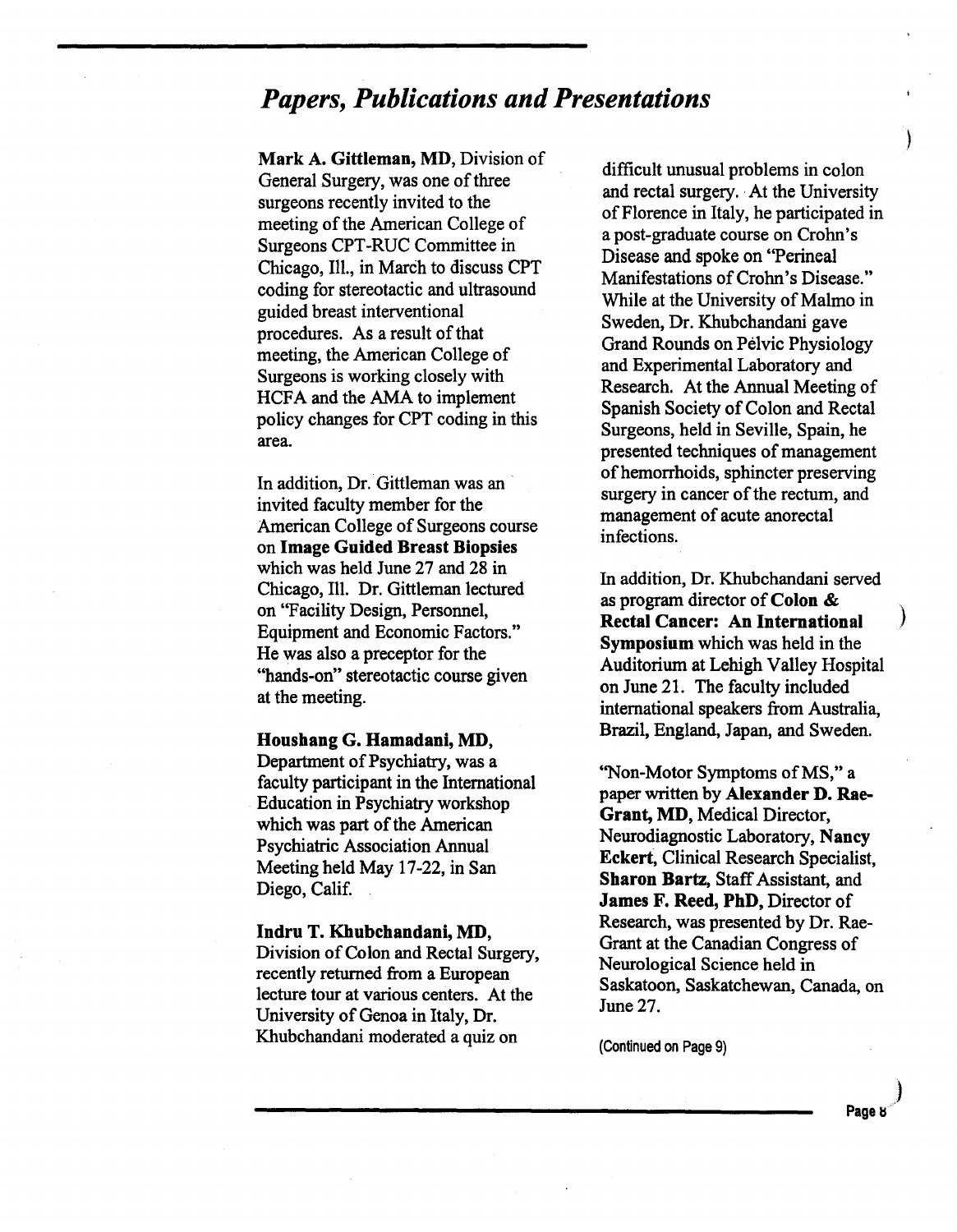(Continued from Page 8)

)

)

 $\big)$ 

Carolyn S. Scott, MD, and Andrea Waxman, MD, both from the Division of Primary Obstetrics and Gynecology, had two abstracts accepted for presentation at the April national meeting of the North American Society for Pediatric and Adolescent Gynecology held in Cincinnati, Ohio. "Alarming Incidence of Sexual Assault Among Suicidal Female Adolescents," an oral presentation, was co-authored with

Elizabeth Temple, John F. Campion, Division of Child/ Adolescent Psychiatry, and James F. Reed, PhD, Director of Research. The presentation was made by Dr. Temple. The second, a poster presentation -- . "Confidentiality and Minors" -- was coauthored by C. William Riedel, DO. The confidentiality and minors study has subsequently been written up in the *Medical Tribune* and the *Dallas Times.* 

## *Upcoming Seminars, Conferences and Meetings*

## Psychiatry Grand Rounds

"Behavioral Symptoms in Alzheimer's Disease: Pharmacological and Nonpharmacological Interventions" will be presented on Thursday, July 17, from noon to 1 p.m., in the hospital Auditorium at 17th & Chew. Dr.

Stefanie R. Auer, Research Assistant Professor, New York University Medical Center, will be the featured speaker.

For more information, contact Bruce Curry in the Department of Psychiatry at 402-2810.

| <b>New 4A PCC Unit Telephone Directory</b> |                 |  |
|--------------------------------------------|-----------------|--|
| Director: Jane Borbe                       | x8714           |  |
| <b>General Info:</b>                       | x8745           |  |
| <b>Admin. Partner:</b>                     | x0329           |  |
| <b>PCS: MaryJean Potylycki</b>             | x8777           |  |
|                                            | x8763           |  |
| <b>RN Cellular</b>                         | "Server"/"Team" |  |
| x0324                                      | x8782           |  |
| x0325                                      | x8960           |  |
| x0326                                      | x8953           |  |
| x0327                                      | x8764           |  |
|                                            |                 |  |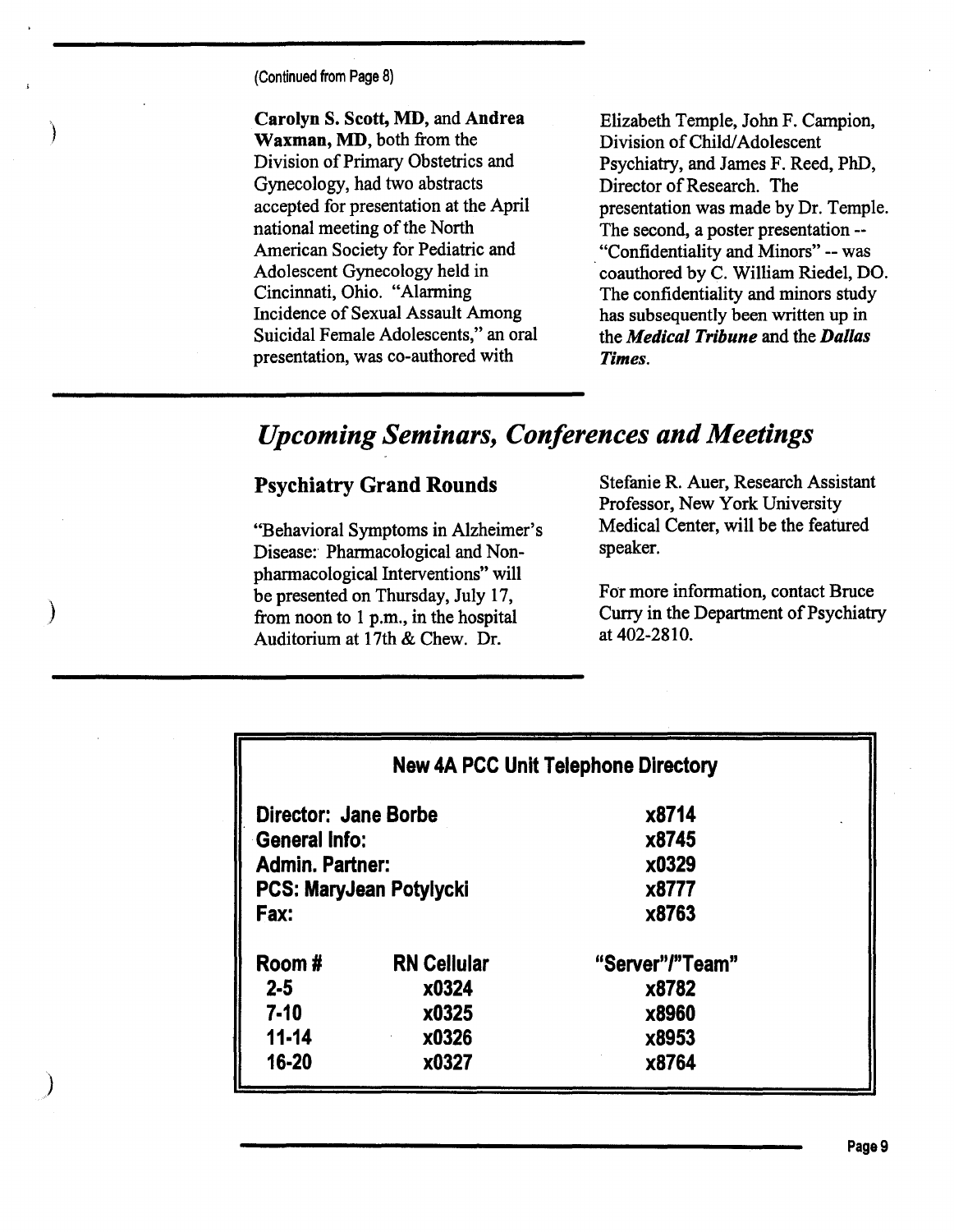### *Who's New*

The Who's New section of *Medical Staff Progress Notes* contains an update of new appointments, address changes, status changes, etc. Please remember to update your directory and rolodexes with this information.

#### Medical Staff

#### *Appointment*

ll. Christina Lee, MD (solo) Family Fertility Center 241 N. 13th Street Easton, PA 18042-3282 (610) 250-9700 Department of Obstetrics and Gynecology Division of Gynecology Section of Reproductive Endocrinology and Infertility Provisional Active

#### *Appointment to Leadership Positions*

Robert Kricun, MD Acting Chairperson Department of Radiology/Diagnostic Medical Imaging

Elliot I. Shoemaker, MD Vice Chairperson Department of Radiology/Diagnostic Medical Imaging

#### *Status Change*

Thomas J. Renaldo, DO Department of Family Practice From Active to Affiliate

Larry W. Todd, DO Department of Family Practice From Active to Affiliate

Gregory S. Tomcho, DO Department of Family Practice From Active to Affiliate

#### *Resignations*

John M. Sherm, DO (Macungie Medical Group) Department of Family Practice Affiliate

Edward Zebovitz, DDS (Thomas P. Englert, DMD & Associates) Department of Surgery Division of Oral & Maxillofacial Surgery Active

#### *Change of Practice Affiliation* & *Address*

Sandra Fogelman, MD Adult Medicine and Geriatrics 1210 S. Cedar Crest Blvd. Suite 1900 Allentown, PA 18103-6270 (610) 433-1441 FAX: (610) 402-1032 (Effective 7/15/97)

#### Allied Health Professionals

#### *Appointments*

Charlene M. Barletta, CRNA Physician Extender Professional CRNA (Allentown Anesthesia Associates - Dr. Maffeo)

Marjorie Ofrichter Associate Scientific Audiologist (Department of Surgery, Division of Otolaryngology- Dr. Harwick)

#### *Change of Supervising Physician and Status Change*

Jean D. Rohal, CRNP Physician Extender Professional From: Lehigh Valley Family Health Center-Dr. White To: Good Shepherd Physician Group- Dr. Dorval One Year Leave of Absence

#### *Status Change*

Dolores M. Kristofits, PhD Associate Scientific Psychologist Additional One Year Leave of Absence

*)*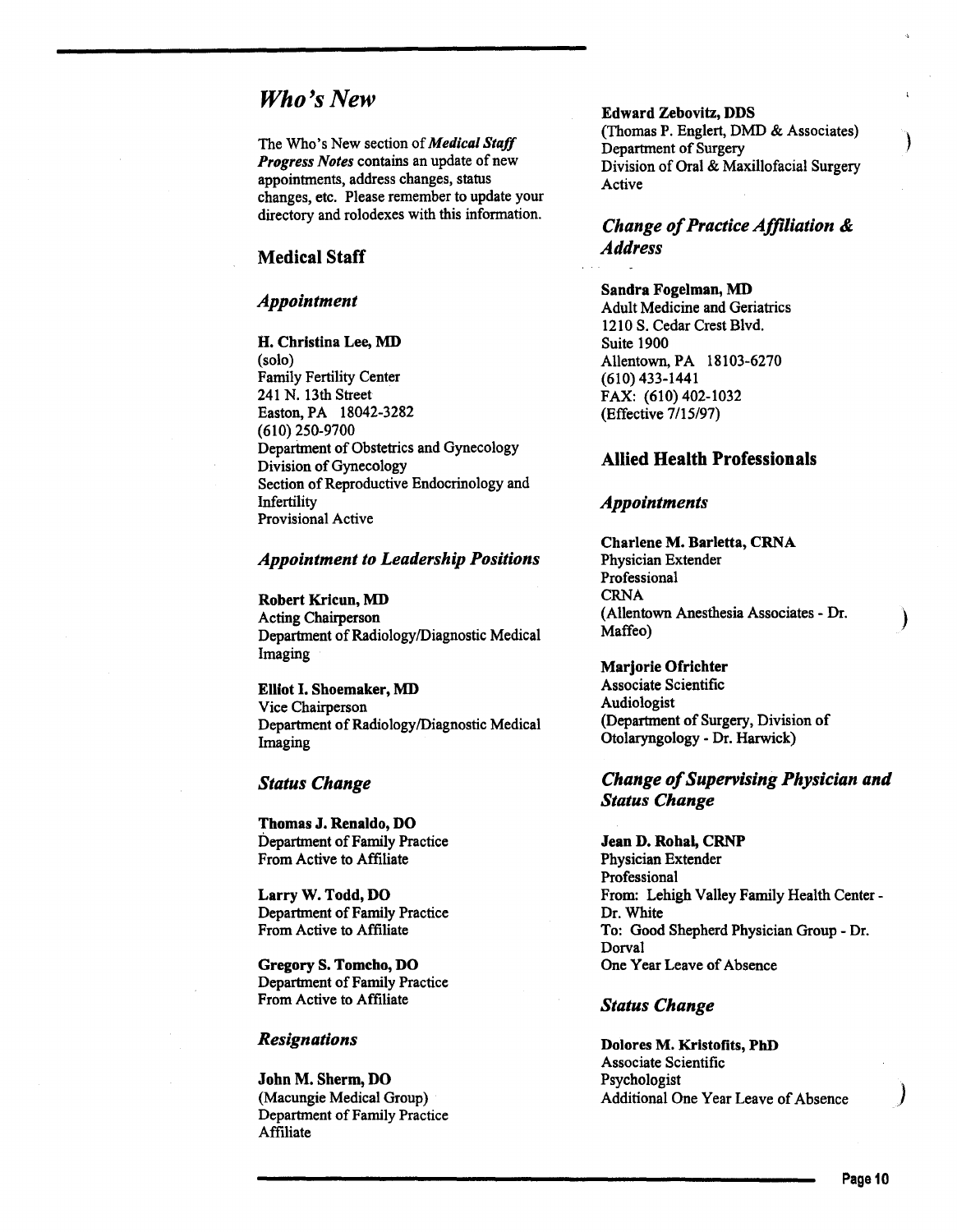Policy No: Subject: Effective Date: Areas Affected: AD 1202.00 Code of Ethical Behavior June, 1997 All Departments Page: 1 of 4

#### I. POLICY

 $\big)$ 

)

)

In recognition of Lehigh Valley Hospital's responsibility to our patients, staff, physicians and the community we serve and in order to provide a consistent ethical framework for its patient care and business practices, this organization adheres to a code of ethical behavior. It is the responsibility of every member of Lehigh Valley Hospital which includes the governing board, administration, medical staff members, and employees - to act in a manner supporting this organizational statement and its supporting policies.

Our behavior will be guided by the principle that all patients, employees, physicians, and visitors deserve to be treated fairly with respect and consideration.

We will:

- fairly and accurately represent ourselves and our capabilities.
- provide services to meet the identified needs of our patients and will seek to avoid the provision of services which are unnecessary or nonefficacious.
- adhere to a uniform standard of care throughout the organization to the extent possible.
- strive to provide quality care regardless of the setting in which that care is provided.
- bill for services in accord with applicable requirements.

#### ll. SCOPE

All Personnel

#### ill. DEFINITIONS

Personnel - includes, but is not limited to, all employees, medical staff, allied health professionals staff, students, volunteers, and others engaged in any activities in the L VH, excluding patients and visitors. (JCAHO)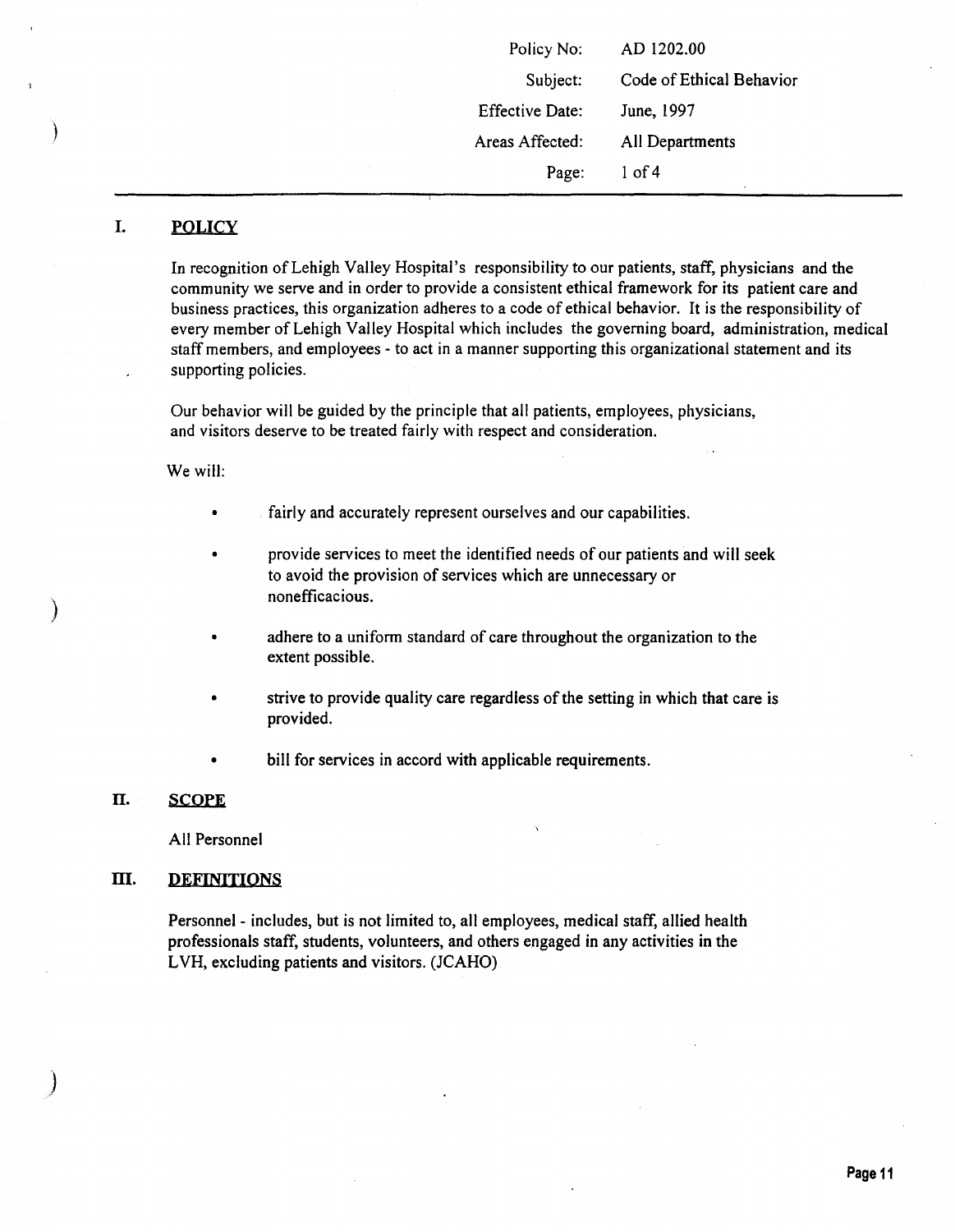#### IV. PROCEDURE

#### Action

A. Respect for persons- We will treat all persons, and and particularly the patients we serve, with dignity, respect and courtesy. Patients (or significant others) will be involved in decisions regarding the care that we deliver to the extent that such is practical and possible. We will also seek to inform patients about the therapeutic alternatives and the risks associated with the care they are seeking. We will constantly seek to understand and respect their objectives for care. In all circumstances, we will attempt to treat patients in a manner giving reasonable thought to their background, gender, religion, or heritage.

B. Resolution of Conflicts- We recognize that from time to time conflicts will arise among those who participate in hospital and patient care decisions. Whether this conflict is between members of administration, medical staff, employees or the governing body of this institution, or between patient care givers and the patient we will seek to resolve conflicts fairly and objectively.,

- 1. In cases where mutual satisfaction cannot be achieved between the patient and their care-givers, it is the policy of the hospital to involve the Patient Representative, the Patient Care Director or the Administrator on call to facilitate the resolution of conflicts.
- 2. Conflicts among staff that cannot readily be resolved are referred to the Department Head or the Employee Ombudsman.
- 3. When conflict occurs in medical decision-making that has an ethical component, the Ethics Committee is available as a forum for consultation.
- c. Admission -We will admit and treat all patients in need of medical care without regard to sex, age, religion, race, creed, sexual orientation, color, national origin, ability to pay, handicap or disability, subject to the availability of hospital resources.

In addition, there shall be no distinction among patients in determining eligibility for, or the manner of providing any patient service by or through the hospital.

D. Transfer- Within this organization we will provide appropriate care and service in a safe environment. For those patients who require services beyond our scope of practice, we will arrange transport to an appropriate facility.

**Responsibility** 

All personnel

All personnel Ethics Comm

All personnel

Physicians Nursing Clinical Resource Mgmt

)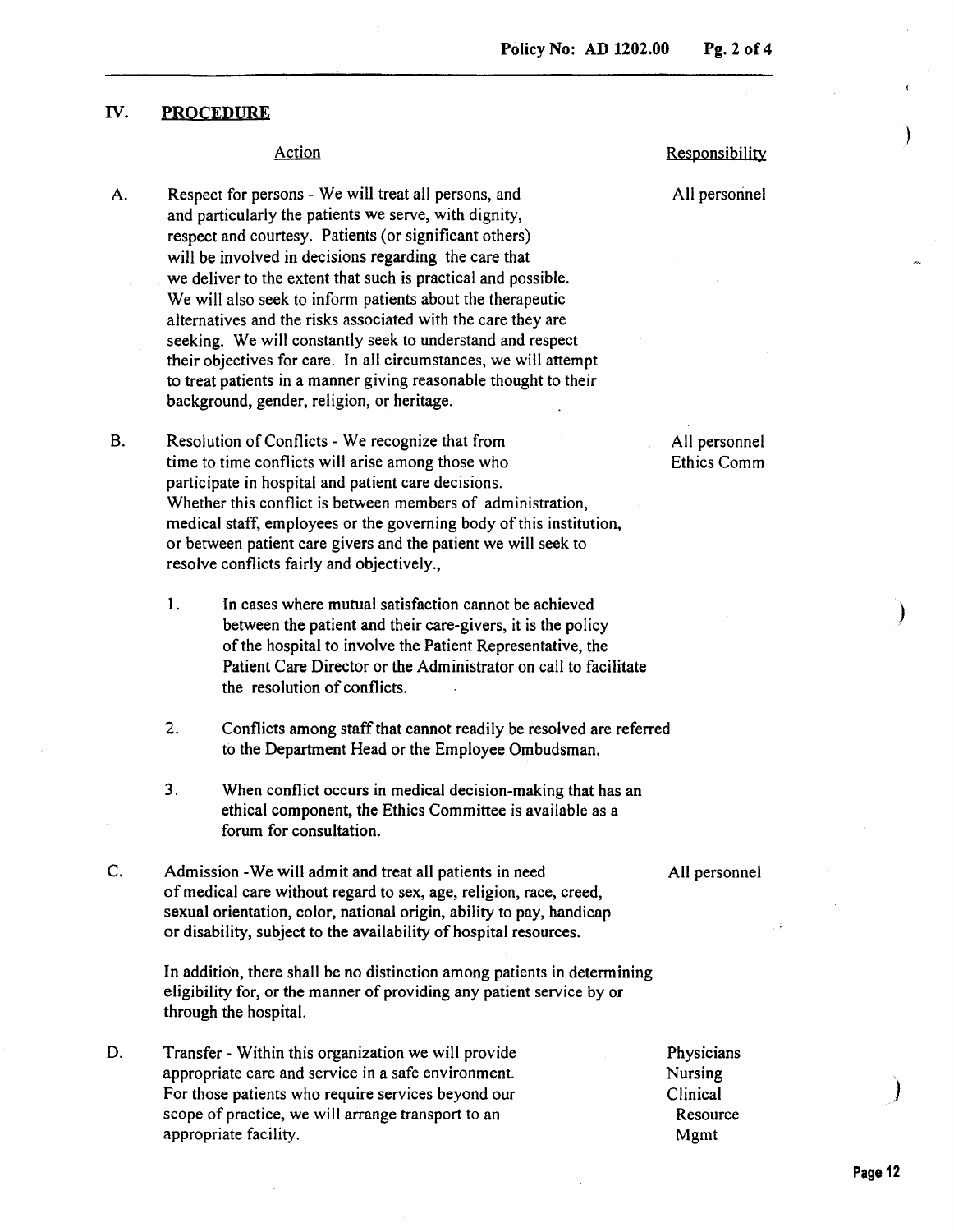E. Discharge - Working collaboratively with the patient, Clinical Resource their family and the health care team we will assist the Management patient in developing a realistic plan for post hospital Physicians care. Each patient will be assessed as an individual, Nursing identifying the patient's needs, keeping in mind the right of the patient to self-determination. The Clinical Resource Manager will assist in setting achievable goals and tasks to be completed in order to reach these goals as the patient moves through the health care system. The Clinical Resource Manager will provide a link to community resources following an organized referral process.

F. Conflicts of Interest- We recognize that the potential All Personnel for conflict of interest exists for decision makers at all levels within the organization. This includes members of the governing board, administration, the medical staff. and all other employees. It is our policy to request the disclosure of potential conflicts of interest so that appropriate action may be taken to ensure that such conflict does not inappropriately influence important decisions. The governing board, senior management, and/or the medical staff will review potential conflicts of interest (when appropriate) and take appropriate action. In the event ) a potential conflict of interest has a direct impact on patient care, the hospital may direct the Internal Auditing Department to assist in the resolution of this issue resolution of this issue.

G. Fair Billing Practices- The organization will Physicians bill patients or third party payers for medically Patient Rep. necessary services actually provided to patients and Billing Staff for services in accord with applicable requirements. Registrars The organization will provide assistance to patients Medical Records seeking to understand the costs relative to their Finance care and attempt to resolve questions and Vitality Plus objections to the satisfaction of the patient.

H. Marketing - To ensure an accurate depiction of the Marketing services available to current and prospective patients, Public Affairs we are committed to maintain truthful and unambiguous representations and descriptions of clinical services through all communications including advertising and marketing.

)

# Action extensibility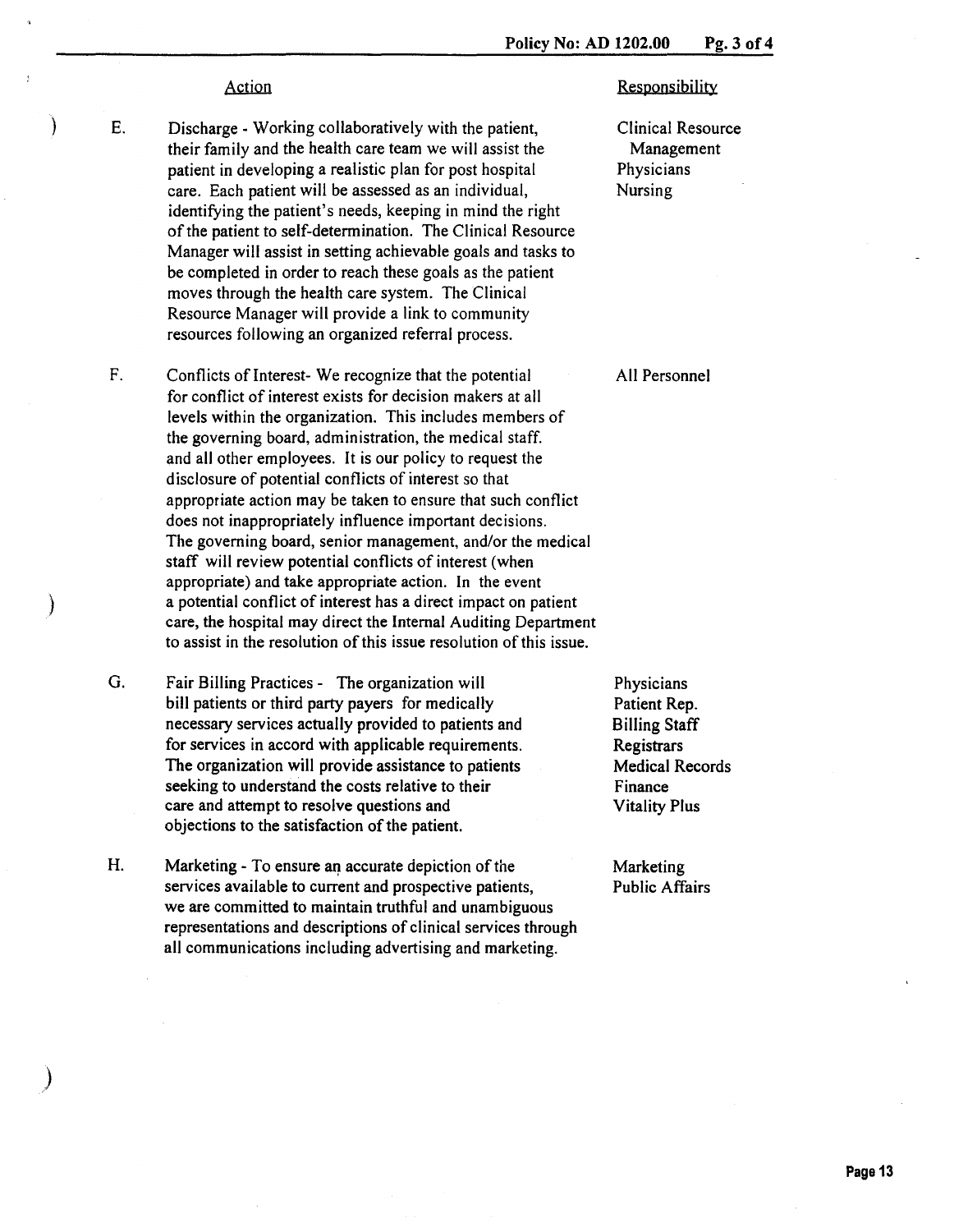#### V. ATTACHMENTS

Applicable Policies: Access to Care- 5100.01 Conflict of Interest - 1100.03 Consent- 2100.00 Contractual Agreements- General- 2400.00 Ethics Consultation Process- 1600.06 Management Philosophy and Authority- 1200.05 Patient/Visitor Complaints- 1600.00 Purchasing- Statement of Principles - 4500.00 Refusal of Treatment- 2100.01

#### VI. DISTRIBUTION

Administrative Policy Manual

VII.  $\frac{APROVAL}{URAL}$ <br>President & CEO **Title** Signature President, Medical Staff Title  $Si\angle$ *f* nature

VIII. POLICY RESPONSIBILITY: IN COORDINATION WITH:

 $6/33/97$ 

6/23/97<br>Date

Date

Ethics Committee Legal Services

#### IX. REFERENCES

N/A

#### X. REVISION

Hospital reserves the right unilaterally to revise, modify, review, rescind or alter the terms and conditions of this policy within the constraints of the law, by giving reasonable notice.

#### XI. OTHERS

N/A

#### XII. DATES

Origination: June. 1997

Last Review: June, 1997

Next Review: June. 2000

)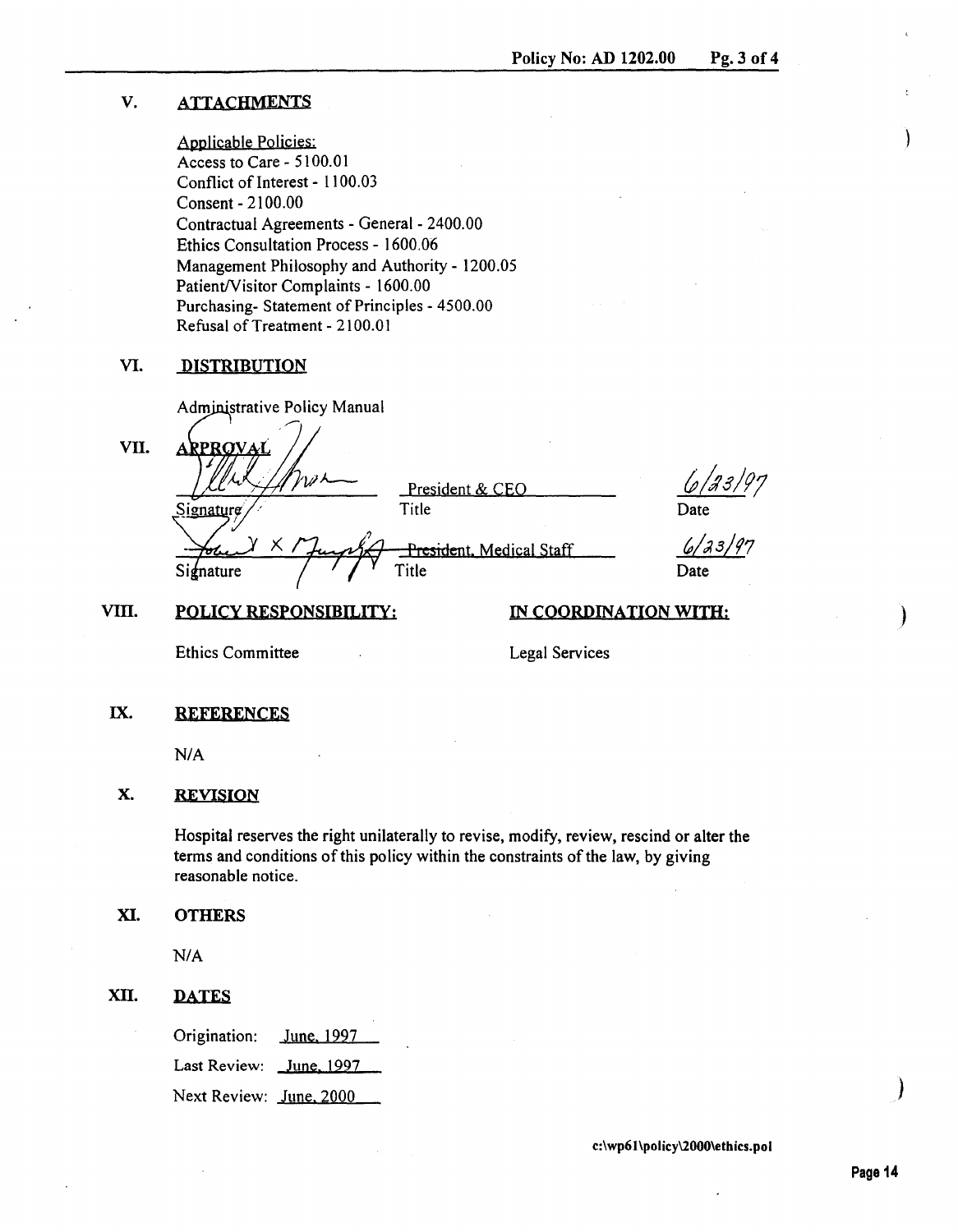#### LEHIGH VALLEY HOSPITAL

#### Chairoersons of Departments and Chiefs of Diyisions and Sections 1997-1998 (Approved by Performance Improvement/Staff Development Committee of the Board of Trustees - 6/4/97)

#### MEDICAL STAFF OFFICERS

| <b>President</b>       | Robert X. Murphy, Jr., MD | 01/01/97 - 12/31/99 |
|------------------------|---------------------------|---------------------|
| <b>President Elect</b> | David M. Caccese, MD      | 01/01/97 - 12/31/99 |
| <b>Past President</b>  | John E. Castaldo, MD      | 01/01/97 - 12/31/99 |
| <b>Secretary</b>       | Ronald A. Lutz, MD        | 01/01/97 - 12/31/99 |
| Treasurer              | John J. Shane, MD         | 01/01/97 - 12/31/99 |

SR. VICE PRESIDENT FOR CLINICAL SERVICES Robert J. Laskowski, MD

#### **ANESTHESIOLOGY**

Divisions/Section Cardiac Anesthesia Pain Management

**DENTISTRY** 

 $\big)$ 

 $\big)$ 

Divisions/Sections

Endodontics

General Dentistry

**Orthodontics** 

**Pedodontics** 

**Periodontics** 

Prosthodontics

Special .Care

Alphonse A. Maffeo, MD Ramon J. Deeb, MD

Chief Thomas M. McLoughlin, Jr., MD Bruce D. Nicholson, MD

Eric J. Marsh, DMD Scott A. Gradwell, DMD

Dominic P. Lu, DDS Charles J. lncalcaterra, DMD

#### **Chiefs**

Mark Eisner, DMD

Charles A. Kosteva, DDS

Sara Karabasz, DMD

Marsha A. Gordon, DDS

Scott A. Gradwell, DMD

Peter T. Davis, DDS

Russel S. Bleiler, DDS

**Chairperson** Vice Chairperson

**Chairperson** Vice Chairperson

Program Director Asst. Program Director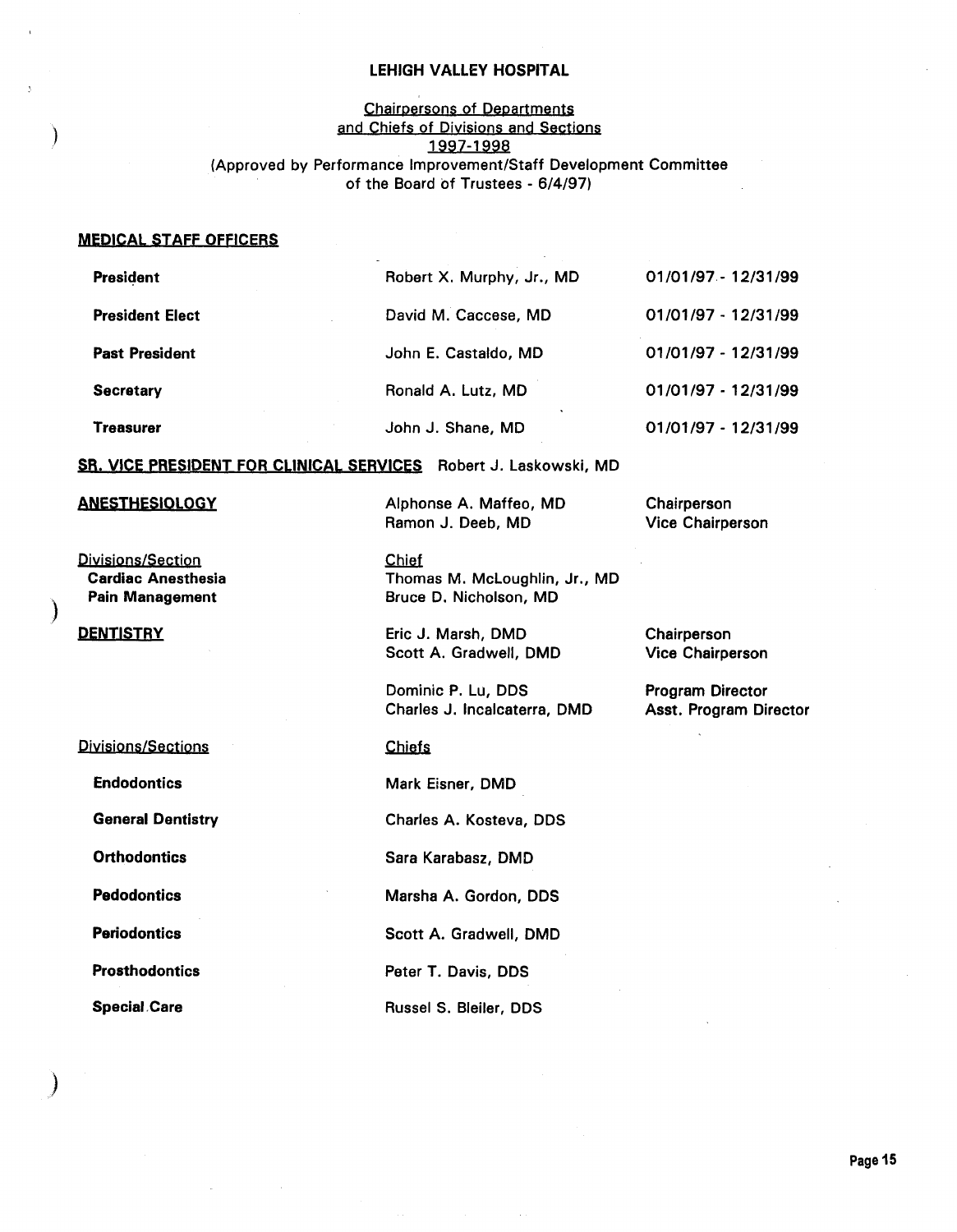Chairpersons/Chiefs 1997-1998 Page Two

#### EMERGENCY MEDICINE

**Divisions/Sections** 

Emergency Medicine

Prehospital Emergency Medical Services

#### FAMILY PRACTICE

Divisions/Sections

Occupational Medicine

Home Care

MEDICINE

Chief Medical Resident Divisions/Sections Allergy Ambulatory Care **Cardiology** Dermatology Endocrinology /Metabolism **Gastroenterology** General Internal Medicine **Geriatrics** Hematology /Medical Oncology

Infectious Diseases

Michael S. Weinstock, MD Chairperson (Vacant) Vice Chairperson

Chiefs

Ronald A. Lutz, MD

John F. McCarthy, DO

Headley S. White, Jr, MD Chairperson<br>
William L. Miller, MD Vice Chairperson/ William L. Miller, MD

Chiefs

Carmine J. Pellosie, DO

Fred D. Fister, MD

John P. Fitzgibbons, MD Chairperson Richard H. Snyder, MD Vice Chairperson/

Thomas J. Lakata, DO Student Mentor

Anthony Matejicka, DO

Howard A. Israel, MD

Yehia Mishriki, MD

Arthur C. Sosis, MD

Larry N. Merkle, MD

Gregory R. Harper, MD, PhD

Luther V. Rhodes, Ill, MD

Program Director

Program Director

Joseph A. Candio, MD Chief for Clinical Practice

#### Chiefs **Associate Chief**

D. Lynn Morris, MD Norman H. Marcus, MD

Carl F. D'Angelo, MD Jeffrey R. Kralstein, MD David M. Caccese, MD John D. Nuschke, MD Francis A. Salerno, MD David P. Carney, MD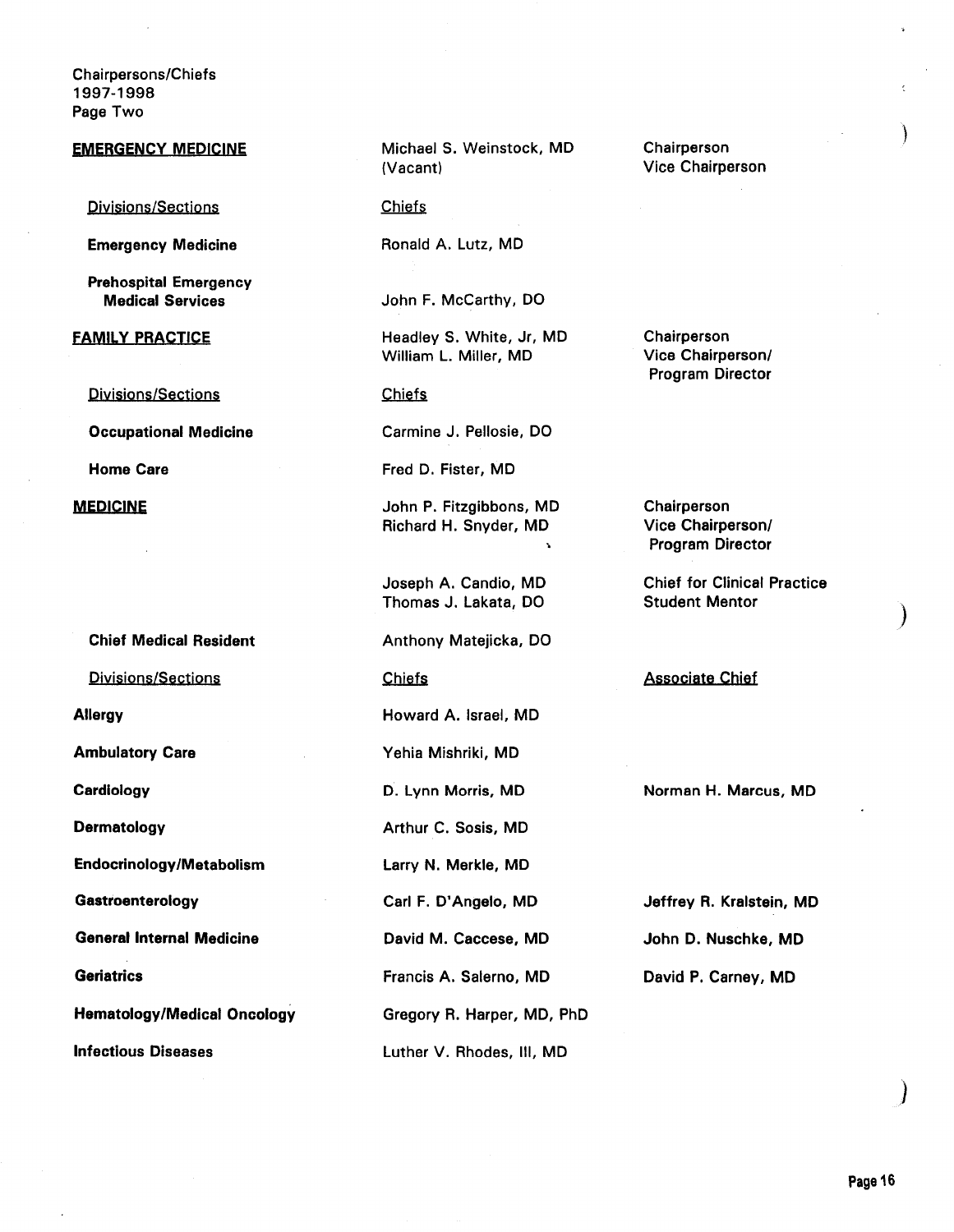Chairpersons/Chiefs 1997-1998 Page Three

Nephrology

Neurology

Physical Medicine & Rehabilitation

Pulmonary

Rheumatology

#### OBSTETRICS AND GYNECOLOGY

Divisions/Sections

**Obstetrics** Maternal-Fetal Medicine

Gynecology Gynecologic Oncology Pelvic Reconstructive Surgery Reproductive Endocrinology & Infertility

Primary OB/GYN

#### PATHOLOGY

)

)

Clinical & Anatomic Forensic Gynecologic Pathology Neurosciences

#### PEDIATRICS

**Divisions/Sections Allergy** Behavioral Pediatrics **Cardiology** Development & Rehabilitation General Pediatrics Neonatology Neurology Pulmonary

Joseph C. Guzzo, MD

Alexander D. Rae-Grant, MD

Jane Dorval, MD

Jay H. Kaufman, MD

Albert D. Abrams, MD

Stephen K. Klasko, MD Ernest Y. Normington, MD Stephen K. Klasko, MD Robert 0. Atlas, MD

#### **Chiefs**

James Balducci, MD James Balducci, MD

Vincent Lucente, MD (Vacant) Vincent Lucente, MD Albert J. Peters, DO

Gregory Radio, MD

John J. Shane, MD Raymond A. Rachman, MD

John J. Shane, MD Isidore Mihalakis, MD William Dupree, MD (Vacant)

John D. VanBrakle, MD Dennis W. Kean, MD

**Chiefs** (Vacant) Sarah J. Fernsler, MD Louis W. Hansrote, MD Karen E. Senft, MD Oscar A. Morffi, MD lan M. Gertner, MD Martha A. Lusser, MD Robert W. Miller, MD

**Chairperson** Vice Chairperson Residency Program Director Assistant Residency Program **Director** 

**Chairperson** Vice Chairperson

**Chairperson** Vice Chairperson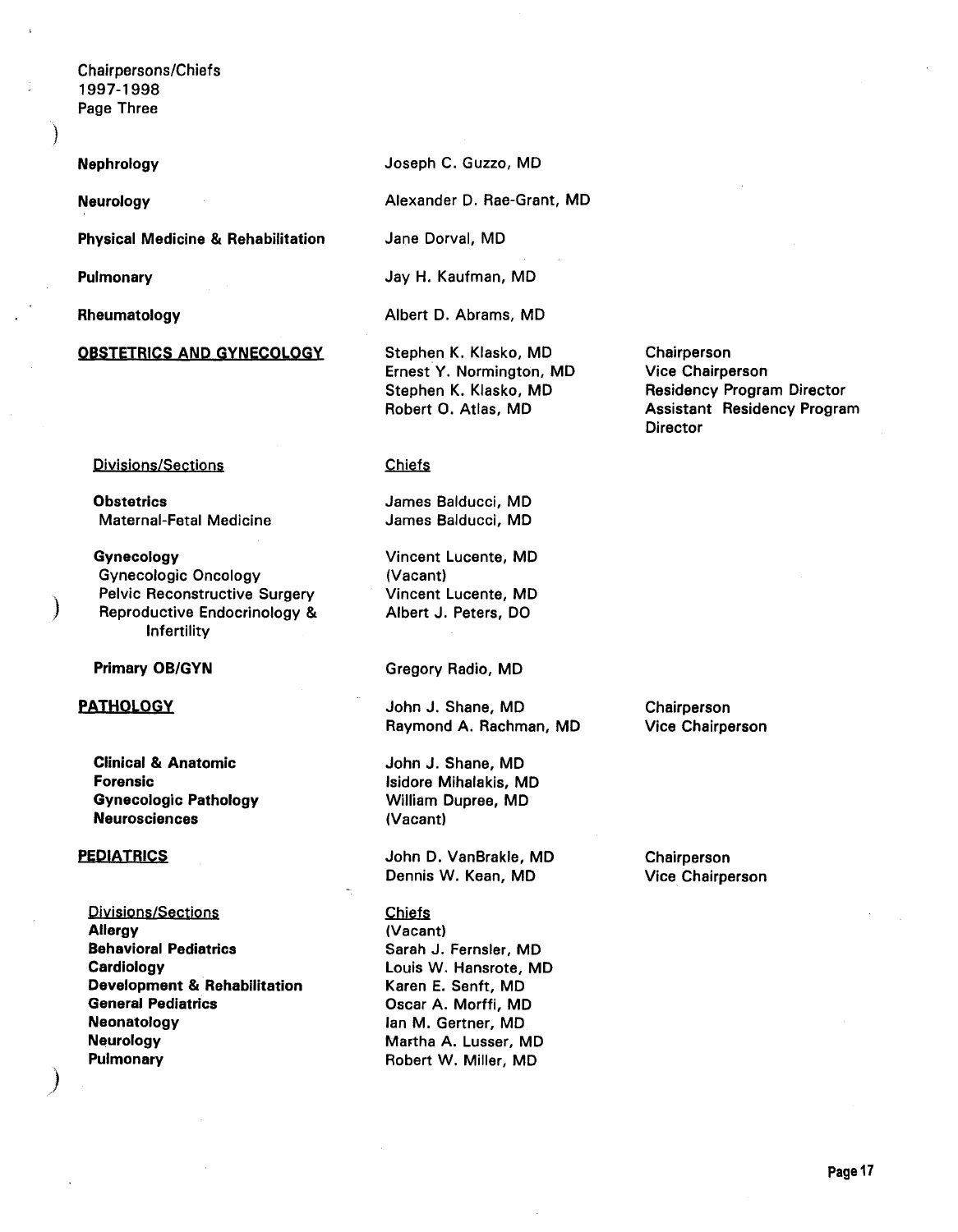Chairpersons/Chiefs 1997-1998 Page Four

#### **PSYCHIATRY**

Adolescent Inpatient Psychiatry

Adult Inpatient Psychiatry

Consultation/Liaison **Psychiatry** 

Psychiatric Ambulatory Care

Psychiatric Home Care

RADIATION ONCOLOGY

RADIOLOGY/DIAGNOSTIC **MEDICAL IMAGING** 

Divisions/Sections

Diagnostic Radiology **Chest Gastrointestinal Genitourinary Orthopedics** Cardiovascular/lnterventional Trauma/Emergency Medicine **Pediatrics** 

Neuroradiology Mammography Nuclear Medicine

#### **SURGERY**

Michael W. Kaufmann, MD Susan D. Wiley, MD

John F. Campion, MD

Clifford H. Schilke, MD Farhad Sholevar, MD

Joseph L. Antonowicz, MD

Susan D. Wiley, MD

Michael W. Kaufmann, MD

Victor Risch, MD, PhD Charles F. Andrews, MD

Robert Kricun, MD Elliot I. Shoemaker, MD Robert Kricun, MD

#### Chiefs

Alan H. Wolson, MD Alan H. Wolson, MD Christopher L. Brown, MD Christopher L. Brown, MD John F. Cox, MD James W. Jaffe, MD James A. Newcomb, MD Howard D. Rosenberg, MD (Co-Chief) Thomas R. Fitzsimmons, MD (Co-Chief) Elliot I. Shoemaker, MD (Vacant) Stuart A. Jones, MD

Herbert C. Hoover, Jr., MD Walter J. Okunski, MD

Gary G. Nicholas, MD

Gary G. Nicholas, MD

Robert D. Riether, MD Walter J. Okunski, MD Michael Pasquale, MD

**Chairperson** Vice Chairperson )

)

Co-Chief Co-Chief

**Chairperson** Vice Chairperson

Acting Chairperson Vice Chairperson Residency/Fellowship Program Director

**Chairperson** Vice Chairperson of Clinical Affairs Vice Chairperson of Educational Affairs Gen Surgery Program Director/ Education Director Colon/Rectal Program Director Plastic Surg. Program Dir. Trauma Program Director Critical Care Director

 $\int$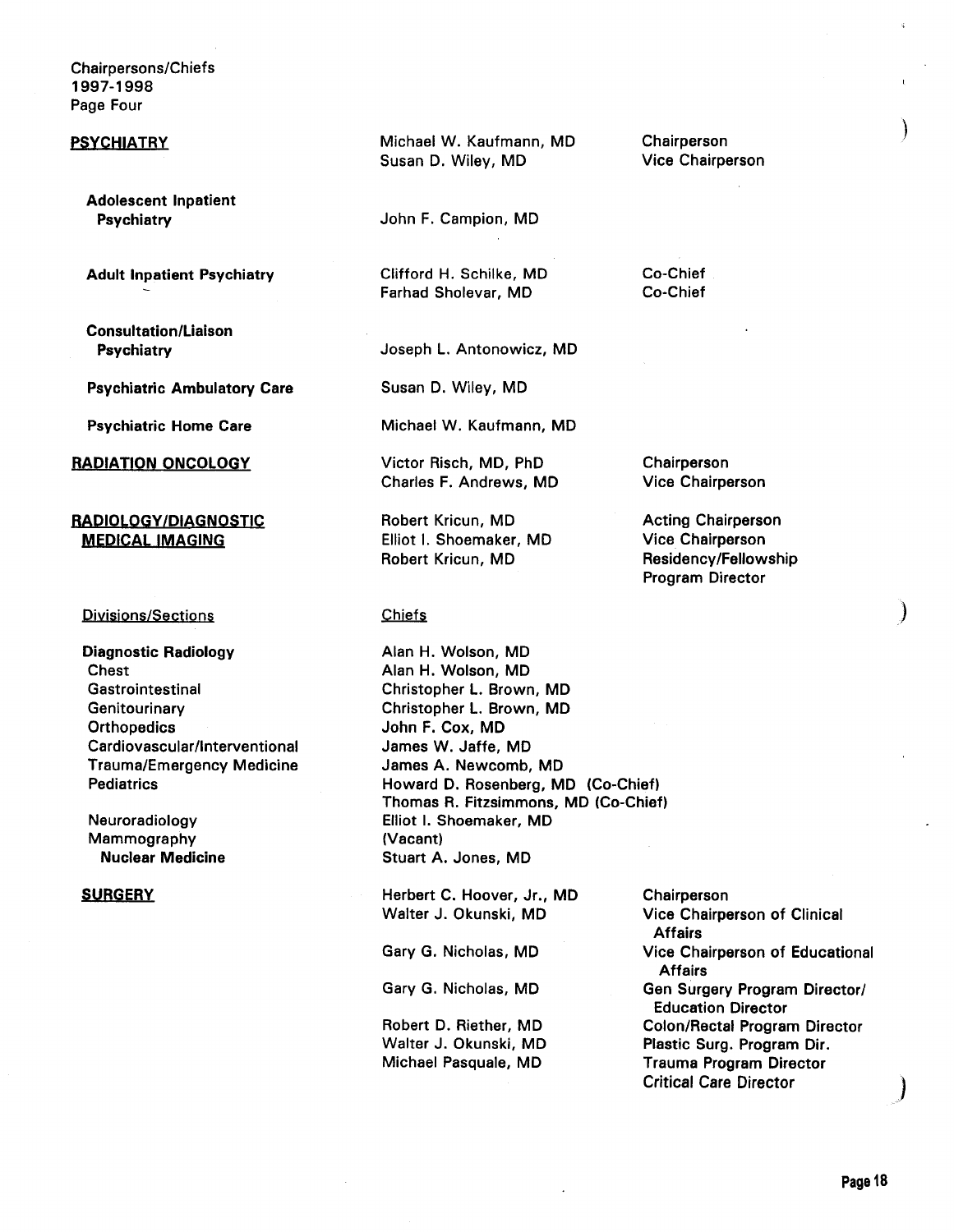Chairpersons/Chiefs 1997-1998 Page Five

Chief Surgical Residents

Divisions/Sections

Cardia-thoracic Surgery

Colon/Rectal Surgery

General Surgery Pediatric Surgery Transplantation Surgery

Neurological Surgery Neuro Trauma

**Ophthalmology** 

Oral/Maxillofacial Surgery

Orthopedic Surgery Ortho Trauma Foot and Ankle Surgery

Otolaryngology

)

)

Plastic/Reconstructive Surg

Trauma-Surgical Critical Care Burn Pediatric Trauma Trauma Research

**Urology** 

Vascular Surgery

Stefano F. Agolini, MD Paul M. Frassinelli, MD Dona C. Hobart, MD

Chiefs

Antonio C. Panebianco, MD

John J. Stasik, MD

Gerald Sherwin, MD Chris C. Chang, MD Craig Reckard, MD

(Vacant) Zev Elias, MD

Glen L. Oliver, MD

Ronald Dileo, DDS

Peter A. Keblish, MD Patrick Respet, MD Steven J. Lawrence, MD

John D. Harwick, MD

Walter J. Okunski, MD

Michael Pasquale, MD Kevin J. Farrell, MD James Cushman, MD Mark Cipolle, MD

Edward M. Mullin, Jr., MD

Gary G. Nicholas, MD

**Associate Chief** 

Raymond L. Singer, MD

Lester Rosen, MD

Douglas Trostle, MD

(Vacant)

Alan B. Leahey, MD

Mark Grim, DMD

Peter M. Anson, MD

John Papola, MD

Geoffrey G. Hallock, MD

Mark Cipolle, MD Walter J. Okunski, MD

Richard M. Lieberman, MD

James G. Goodreau, MD

06/04/97 x:\wp60w\cred\chiefs. 98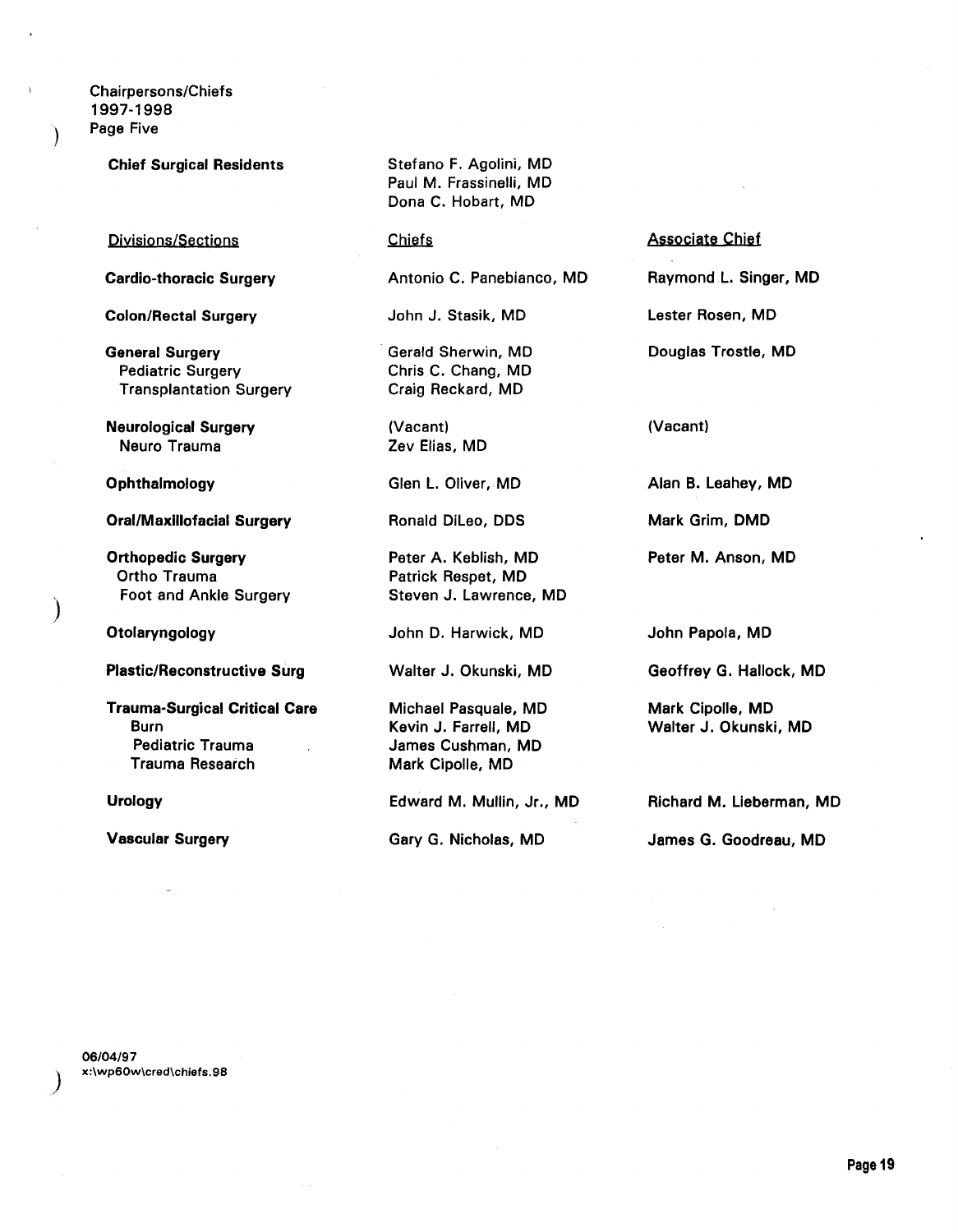#### LEHIGH VALLEY HOSPITAL 1997-1998

#### UNIT DIRECTORS

#### (Approved by Performance Improvement/Staff Development Committee of the Board of Trustees - 6/4/97)

Medical Critical Care Director- Richard H. Snyder, MD Surgical Critical Care Director-~Michael D. Pasquale, MD

#### Cedar Crest & 1-78 Site

| <b>Acute Care Unit</b>              | - Bryan Kluck, DO                             |
|-------------------------------------|-----------------------------------------------|
| <b>Burn Unit</b>                    | - Walter Okunski, MD/Kevin Farrell, MD        |
| <b>Central Nervous System Unit</b>  | - George Chovanes, MD                         |
| <b>Dialysis</b>                     | - James Kintzel, MD                           |
| <b>Invasive Cardiology</b>          | - D. Lynn Morris, MD                          |
| Medical Intensive Care Unit         | - Jav Kaufman, MD                             |
|                                     | - Jay Cowen, MD (Associate Director)          |
| Open Heart Unit                     | - David Gordon, MD                            |
| <b>Operating Room</b>               | - Walter Okunski, MD (Co-Medical Director)    |
|                                     | - Thomas McLoughlin, MD (Co-Medical Director) |
| Progressive Coronary Care Unit      | - Bryan Kluck, DO                             |
| Post Anesthesia Care Unit           | - Karen Bretz, MD                             |
| <b>Special Care Unit</b>            | - Jay Cowen, MD (Medical Director)            |
| <b>Shock Trauma Unit</b>            | - Michael Pasquale, MD                        |
| <b>Surgical Intensive Care Unit</b> | - Kamalesh Shah, MD                           |
| <b>Transitional Open Heart Unit</b> | - David Gordon, MD                            |
| Transitional Trauma Unit            | - Kevin Glancy, MD                            |
|                                     |                                               |
|                                     |                                               |

4A - Vacant (Co-Director)

|                 | - Glenn Short, MD (Co-Director)       |
|-----------------|---------------------------------------|
| 4B (Pediatrics) | - Claire Bolon, MD (Co-Director)      |
|                 | - Michael A. Barone, MD (Co-Director) |
| 4C ·            | - Gary Nicholas, MD                   |
| 5B              | - Gerald Sherwin, MD (Co-Director)    |
|                 | - Edward Mullin, MD (Co-Director)     |
| 5C              | - Peter Keblish, MD                   |
| 6B              | - John Nuschke, MD (Co-Director)      |
|                 | - Mark Lester, MD (Co-Director)       |
| 6C              | - Leslie Cormier, DO                  |
|                 | - David Caccese, MD                   |
| 7Α              | - Robert Grunberg, MD                 |
|                 |                                       |

7B - Yehia Mishriki, MD

*)*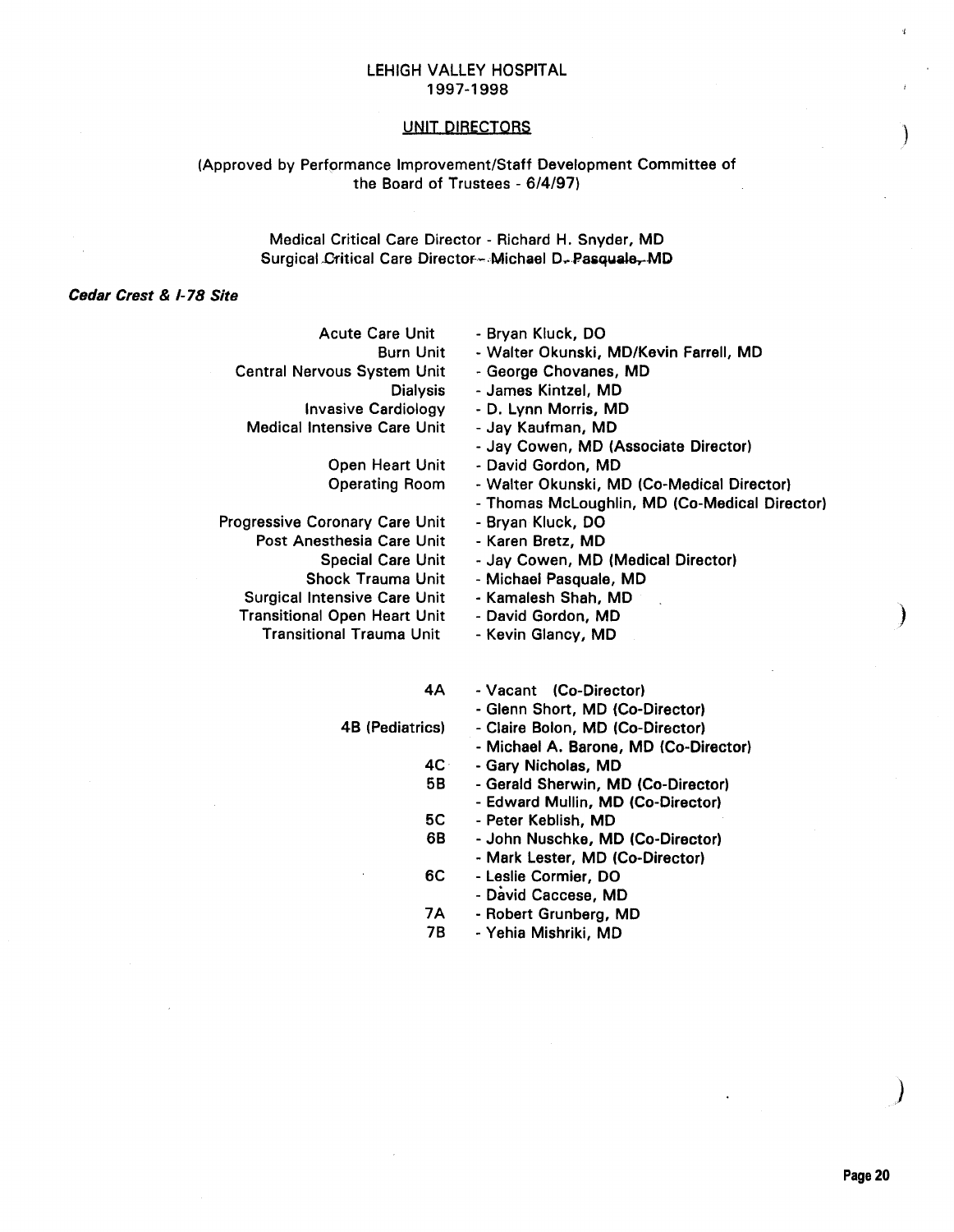#### Unit/Laboratory Directors  $1997-1998$ Page 2 )

*77th* & *Chew Site* 

| <b>Ambulatory Surgery Unit</b><br><b>High Risk Perinatal Unit</b> | - John Collins, MD<br>-- Walter Okunski, MD<br>- James Balducci, MD |
|-------------------------------------------------------------------|---------------------------------------------------------------------|
| Labor & Delivery Room                                             | - Orion Rust, MD                                                    |
| Mother/Baby                                                       | - Orion Rust, MD                                                    |
|                                                                   | - Ian Gertner, MD                                                   |
| Neonatal Intensive Care Unit                                      | - Ian Gertner, MD                                                   |
| <b>Observation Nursery</b>                                        | - Ian Gertner, MD                                                   |
| <b>Pediatric Ambulatory Surgery Unit</b>                          | - John Harwick, MD                                                  |
| Post Anesthesia Care Unit                                         | - Karen Bretz, MD (Co-Director)                                     |
|                                                                   | - John Collins, MD (Co-Director)                                    |
| <b>LVTSU (Hosp-based Skilled Nursing Facility)</b>                | - David P. Carney, MD                                               |
|                                                                   | - Steven A. Scott, MD (Associate Medical Director)                  |
|                                                                   |                                                                     |

4S Adolescent Psychiatry Adult Psychiatry: - 6N - 6S

Off-Site Programs

)

 $\big)$ 

Adolescent Partial Hospitalization Program Adult Partial Hospitalization Program Guidance Program Transitional Living Center

- Vincent Lucente, MD - John Campion, MD

-Clifford Schilke, MD - Farhad Sholevar, MD

- James Showalter, MD

- Ralph Primelo, MD -Susan Wiley, MD
- 
- -Susan Wiley, MD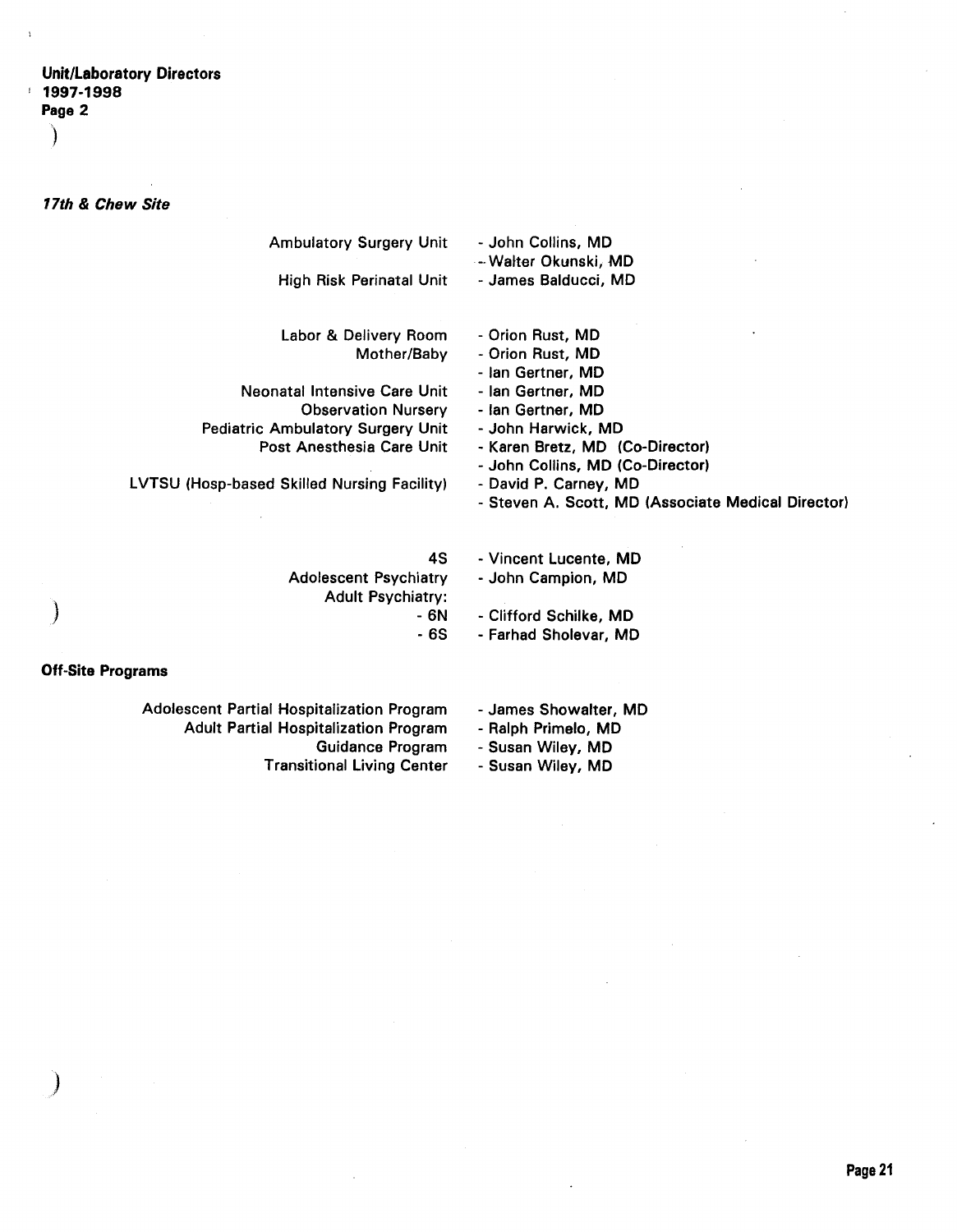Unit/Laboratory Directors 1997-1998 Page 3

#### LABORATORY AND OTHER SERVICE MEDICAL DIRECTORS

| John & Dorothy Morgan Cancer Center<br>Associate Director, Research - Herbert C. Hoover, MD<br><b>Associate Director, Education</b><br><b>Associate Director, Cancer Control</b> | Director - Gregory R. Harper, MD, PhD<br>- Victor R. Risch, MD, PhD<br>- Mark J. Young, MD |
|----------------------------------------------------------------------------------------------------------------------------------------------------------------------------------|--------------------------------------------------------------------------------------------|
| <b>Hospital Lab/Service Directors</b>                                                                                                                                            |                                                                                            |
| <b>Cardiac Catheterization Lab</b>                                                                                                                                               |                                                                                            |
|                                                                                                                                                                                  | (Invasive Cardiology) - D. Lynn Morris, MD                                                 |
| Endocrine Testing Station - Dean Dimick, MD                                                                                                                                      |                                                                                            |
|                                                                                                                                                                                  | GI Labs - Carl D'Angelo, MD                                                                |
|                                                                                                                                                                                  | - Robert Riether, MD (Asst. Director)                                                      |
| <b>Helwig Diabetes Center</b>                                                                                                                                                    | - Larry N. Merkle, MD                                                                      |
| MedEvac/Emergency Med Institute - John F. McCarthy, DO                                                                                                                           |                                                                                            |
| Metabolic Bone Program - Donald E. Barilla, MD                                                                                                                                   |                                                                                            |
|                                                                                                                                                                                  | NeuroDiagnostic Lab - Alexander Rae-Grant, MD                                              |
| Pediatric Ambulatory Care - Charles Smith, MD                                                                                                                                    |                                                                                            |
|                                                                                                                                                                                  | Pulmonary Lab - John Galgon, MD                                                            |
|                                                                                                                                                                                  | Respiratory Care - John Galgon, MD                                                         |
| Sleep Disorders Lab - John Galgon, MD                                                                                                                                            |                                                                                            |
|                                                                                                                                                                                  | Vascular Lab - William Gee, MD                                                             |
|                                                                                                                                                                                  |                                                                                            |

#### Health Network Laboratories

|                           | Chemistry Lab - Gerald E. Clement, PhD (Technical Director)             |
|---------------------------|-------------------------------------------------------------------------|
|                           | Clinical Lab - David Beckwith, PhD (Director)                           |
|                           | Cytopathology Lab - William Dupree, MD (Medical Director)               |
|                           | Endocrinology Lab - Gerald E. Clement, PhD (Technical Director)         |
|                           | Hematology and Coagulation Lab - David Prager, MD (Medical Director)    |
|                           | Immunology Lab - Gerald E. Clement, PhD (Technical Director)            |
|                           | Microbiology/Virology Lab - David G. Beckwith, PhD (Technical Director) |
| Neuropathology - (Vacant) |                                                                         |
|                           | Toxicology Lab - Gerald E. Clement, PhD (Technical Director)            |
|                           | Transfusion Medicine & HLA Lab - Bala B. Carver, MD (Medical Director)  |

06/4/97 x:\wp60w\cred\unitdir .98

 $\mathbf{J}_{\mathbf{u}}$ 

)

 $\mathbf{d}$